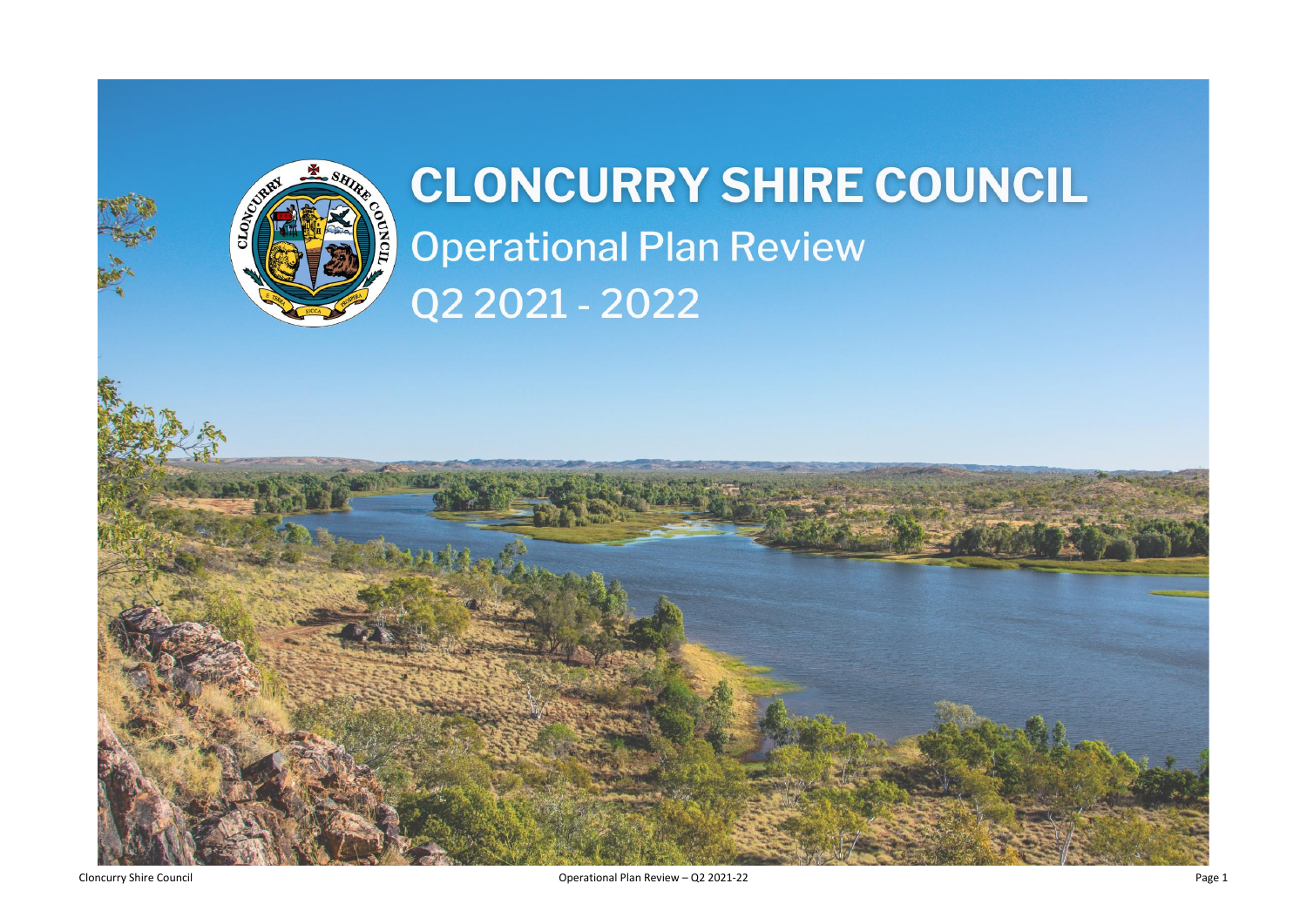|                                                                                                                                                                    | Investing in our Communities, People & Lifestyle                                                                                                                                                                                                                                                                                                                                                                                                       |                                       |                                            |                                             |                            |                                             |                                                                                                        |                                                                                                                                                                                                                                                                                                                                                                                                                                                                                                                                                                                                                                                                                                                                                                                                                                                                                                                                                                                                                                                                                                                                                                                                                                                                                                                                                                                                                                                                                                                                                                                                                                                                                                                                                   |
|--------------------------------------------------------------------------------------------------------------------------------------------------------------------|--------------------------------------------------------------------------------------------------------------------------------------------------------------------------------------------------------------------------------------------------------------------------------------------------------------------------------------------------------------------------------------------------------------------------------------------------------|---------------------------------------|--------------------------------------------|---------------------------------------------|----------------------------|---------------------------------------------|--------------------------------------------------------------------------------------------------------|---------------------------------------------------------------------------------------------------------------------------------------------------------------------------------------------------------------------------------------------------------------------------------------------------------------------------------------------------------------------------------------------------------------------------------------------------------------------------------------------------------------------------------------------------------------------------------------------------------------------------------------------------------------------------------------------------------------------------------------------------------------------------------------------------------------------------------------------------------------------------------------------------------------------------------------------------------------------------------------------------------------------------------------------------------------------------------------------------------------------------------------------------------------------------------------------------------------------------------------------------------------------------------------------------------------------------------------------------------------------------------------------------------------------------------------------------------------------------------------------------------------------------------------------------------------------------------------------------------------------------------------------------------------------------------------------------------------------------------------------------|
|                                                                                                                                                                    | Our local economy is built upon its strengths. Innovation and good planning support prosperity in existing businesses, attracts new businesses and maximises opportunity for local employment.                                                                                                                                                                                                                                                         |                                       |                                            |                                             |                            |                                             |                                                                                                        |                                                                                                                                                                                                                                                                                                                                                                                                                                                                                                                                                                                                                                                                                                                                                                                                                                                                                                                                                                                                                                                                                                                                                                                                                                                                                                                                                                                                                                                                                                                                                                                                                                                                                                                                                   |
| <b>Corporate Plan Activity</b>                                                                                                                                     | <b>Area of Operations</b>                                                                                                                                                                                                                                                                                                                                                                                                                              | <b>Accountability</b>                 | <b>Expected</b><br><b>Completion</b><br>Bv | Quarter<br><b>Progress</b><br><b>Status</b> | Overall<br><b>Progress</b> | Amended<br><b>Completion</b><br><b>Date</b> | <b>Measure of Success</b>                                                                              | How successfully has this<br>outcome been achieved for this<br>quarter?                                                                                                                                                                                                                                                                                                                                                                                                                                                                                                                                                                                                                                                                                                                                                                                                                                                                                                                                                                                                                                                                                                                                                                                                                                                                                                                                                                                                                                                                                                                                                                                                                                                                           |
| Council facilitates the<br>development of the Cloncurry<br>Health Vision strategy and<br>actively supports the delivery<br>of the objectives elaborated<br>within. | <b>HEALTH &amp; AGED CARE SERVICES</b><br>Council in conjunction with local health service providers shares a common<br>commitment to providing quality health and wellbeing services and facilities to the<br>community. Council evidences this commitment in a number of ways, including<br>lobbying and advocacy efforts, administrative support, direct financial support,<br>subsidisation of services, provision of aged-care housing and so on. | <b>Director Community</b><br>Services | Quarterly                                  |                                             | 50%                        |                                             | • % implementation of Health Vision.<br>· Support for GP clinic.                                       | • COVID clinic vaccinations continue in<br>the Shire, coordinated with Gidgee<br>Healing and PHN Western Queensland<br>• Integration Wellness Officer has<br>implemented programming based on<br>grant specifications for the period of<br>February - July the following key areas:<br>first aid, mental health, literacy and up-<br>skilling, financial wellness. Pending gra<br>applications community connectedness<br>in planning for Youth Week,<br>Reconciliation Week, Multicultural Weel<br>and NAIDOC Week.<br>• Communities representative (Amanda<br>Seek) has commenced attending CAN<br>Meetings as scheduled.<br>• Cloncurry Shire Council has worked<br>extensively with the medical community<br>and a dentist has been appointed.                                                                                                                                                                                                                                                                                                                                                                                                                                                                                                                                                                                                                                                                                                                                                                                                                                                                                                                                                                                                |
| Council supports, through<br>direct investment or through<br>facilitation and advocacy,<br>childcare, and Out of School<br>Hours Care services in<br>Cloncurry.    | <b>CHILDCARE SERVICES</b><br>Childcare services are over-subscribed in Cloncurry. Access to these services impacts<br>on population attraction and retention. On that basis, any investment to reduce the<br>waiting list by increasing capacity has the potential to deliver positive impacts for<br>population retention/attraction.                                                                                                                 | <b>Director Community</b><br>Services | Quarterly                                  |                                             | 50%                        |                                             | • Council reduces waiting list<br>numbers through appropriate staff<br>and infrastructure investments. | • Staff training and support services<br>continue to support the team across<br>operations and educator training to<br>ensure continued professional<br>development including team training an<br>individual study across certificates,<br>diploma, and bachelor certification.<br>• Staff retention - a couple of staff<br>members have resigned, although a<br>consistent and a balanced environment<br>continues professionally at the facility. I<br>has commenced advertising to replace<br>vacant positions with forward thinking fo<br>staffing requirements across needs,<br>ratios, and future expansion of services<br>• Monthly facility audits continuing to<br>identify repairs, service infrastructure ar<br>replacement of resources.<br>• Monthly reports submitted to Council<br>advising occupancy and waitlist. The<br>2022 waitlist has grown exponentially fo<br>the babies room challenged by physical<br>space capability, staff ratio for care (hig<br>needs), and infrastructure (e.g. cots). Tl<br>area has been strongly reviewed as par<br>of the expansion project as critical to ca<br>for a growing community, in particular<br>young families.<br>• Jardine Architects (Greg Jardine) has<br>completed and submitted conceptual<br>design and full cost analysis for Curry<br>Kids expansion project and refurbishme<br>of the existing building. Council Report<br>will be presented in the near future for<br>discussion and review.<br>• Business Administration Consultant<br>currently being sourced to review all<br>procedures and implement new<br>guidelines and procedures released by<br>the Department of Education November<br>2021. This will be funded via the Curry<br>Kids Sustainability Grant. |
|                                                                                                                                                                    | $\checkmark$ Completed<br>• On Track                                                                                                                                                                                                                                                                                                                                                                                                                   | On Hold                               |                                            | • Not Started                               |                            | • Needs Attention                           |                                                                                                        |                                                                                                                                                                                                                                                                                                                                                                                                                                                                                                                                                                                                                                                                                                                                                                                                                                                                                                                                                                                                                                                                                                                                                                                                                                                                                                                                                                                                                                                                                                                                                                                                                                                                                                                                                   |

| y I <del>U</del>                                                                     |                                                                                                                                                                                                                                                                                                                                                                                                                                                                                                                                                                                                                                                                                                                                                                                                                                                                                                                                                                                                                                                                                                                                                                                                                                                                                                                                                                                                                                                                                                                                                                                                                                                                                                                                                                  |
|--------------------------------------------------------------------------------------|------------------------------------------------------------------------------------------------------------------------------------------------------------------------------------------------------------------------------------------------------------------------------------------------------------------------------------------------------------------------------------------------------------------------------------------------------------------------------------------------------------------------------------------------------------------------------------------------------------------------------------------------------------------------------------------------------------------------------------------------------------------------------------------------------------------------------------------------------------------------------------------------------------------------------------------------------------------------------------------------------------------------------------------------------------------------------------------------------------------------------------------------------------------------------------------------------------------------------------------------------------------------------------------------------------------------------------------------------------------------------------------------------------------------------------------------------------------------------------------------------------------------------------------------------------------------------------------------------------------------------------------------------------------------------------------------------------------------------------------------------------------|
|                                                                                      | and maximises opportunity for local employment.                                                                                                                                                                                                                                                                                                                                                                                                                                                                                                                                                                                                                                                                                                                                                                                                                                                                                                                                                                                                                                                                                                                                                                                                                                                                                                                                                                                                                                                                                                                                                                                                                                                                                                                  |
| <b>Measure of Success</b>                                                            | How successfully has this<br>outcome been achieved for this<br>quarter?                                                                                                                                                                                                                                                                                                                                                                                                                                                                                                                                                                                                                                                                                                                                                                                                                                                                                                                                                                                                                                                                                                                                                                                                                                                                                                                                                                                                                                                                                                                                                                                                                                                                                          |
| plementation of Health Vision.<br>ort for GP clinic.                                 | • COVID clinic vaccinations continue in<br>the Shire, coordinated with Gidgee<br>Healing and PHN Western Queensland<br>• Integration Wellness Officer has<br>implemented programming based on<br>grant specifications for the period of<br>February - July the following key areas:<br>first aid, mental health, literacy and up-<br>skilling, financial wellness. Pending grant<br>applications community connectedness is<br>in planning for Youth Week,<br>Reconciliation Week, Multicultural Week<br>and NAIDOC Week.<br>• Communities representative (Amanda<br>Seek) has commenced attending CAN<br>Meetings as scheduled.<br>• Cloncurry Shire Council has worked<br>extensively with the medical community<br>and a dentist has been appointed.                                                                                                                                                                                                                                                                                                                                                                                                                                                                                                                                                                                                                                                                                                                                                                                                                                                                                                                                                                                                          |
| cil reduces waiting list<br>rs through appropriate staff<br>rastructure investments. | • Staff training and support services<br>continue to support the team across<br>operations and educator training to<br>ensure continued professional<br>development including team training and<br>individual study across certificates,<br>diploma, and bachelor certification.<br>· Staff retention - a couple of staff<br>members have resigned, although a<br>consistent and a balanced environment<br>continues professionally at the facility. HR<br>has commenced advertising to replace<br>vacant positions with forward thinking for<br>staffing requirements across needs,<br>ratios, and future expansion of services.<br>• Monthly facility audits continuing to<br>identify repairs, service infrastructure and<br>replacement of resources.<br>• Monthly reports submitted to Council<br>advising occupancy and waitlist. The<br>2022 waitlist has grown exponentially for<br>the babies room challenged by physical<br>space capability, staff ratio for care (high<br>needs), and infrastructure (e.g. cots). This<br>area has been strongly reviewed as part<br>of the expansion project as critical to cater<br>for a growing community, in particular<br>young families.<br>• Jardine Architects (Greg Jardine) has<br>completed and submitted conceptual<br>design and full cost analysis for Curry<br>Kids expansion project and refurbishment<br>of the existing building. Council Report<br>will be presented in the near future for<br>discussion and review.<br>• Business Administration Consultant<br>currently being sourced to review all<br>procedures and implement new<br>guidelines and procedures released by<br>the Department of Education November<br>2021. This will be funded via the Curry<br>Kids Sustainability Grant. |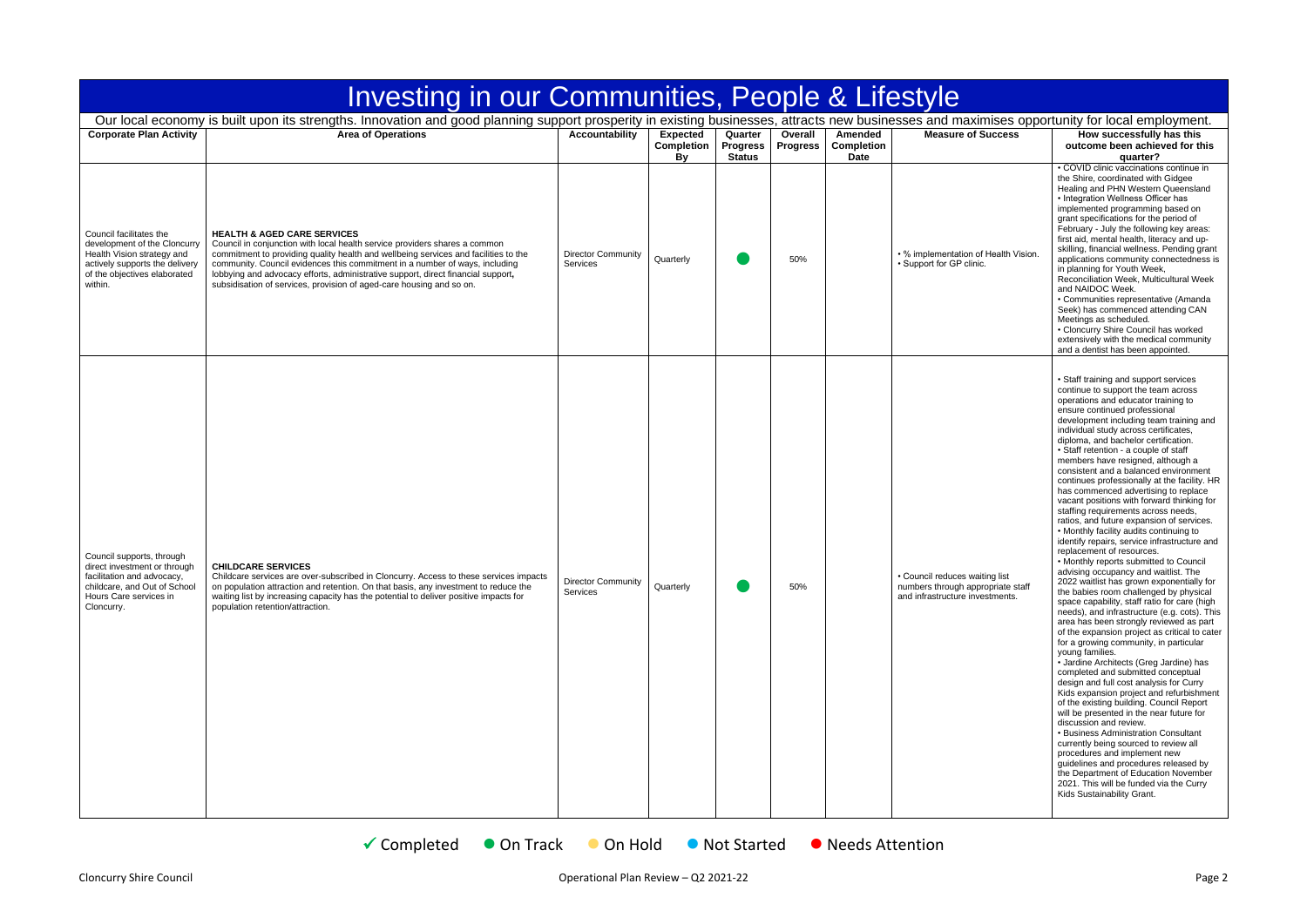|                                                                                                                                                                                                                                     | <b>CHILDCARE SERVICES</b><br>Council aspires toward achieving and maintaining a rating of "Meeting" or "Exceeding"<br>the National Quality Standard across the seven (7) quality areas.                                                                                                                               | <b>Director Community</b><br>Services         | Annually  | 25% | • Council receives a "Meeting" or<br>"Exceeding" rating for the Curry Kids<br>Early Learning Centre.                                                 | • Waiting inspection by the ECEC for<br>rating.<br>• Facility is compliant and confirmed by<br>Department.<br>• Continual audits and reviews<br>undertaken to identify repairs,<br>maintenance, and resource requirements<br>to support continual improvement and<br>service standards.                                                                                                                                                                                                                                                                                                                                                                                                                                                                                               |
|-------------------------------------------------------------------------------------------------------------------------------------------------------------------------------------------------------------------------------------|-----------------------------------------------------------------------------------------------------------------------------------------------------------------------------------------------------------------------------------------------------------------------------------------------------------------------|-----------------------------------------------|-----------|-----|------------------------------------------------------------------------------------------------------------------------------------------------------|---------------------------------------------------------------------------------------------------------------------------------------------------------------------------------------------------------------------------------------------------------------------------------------------------------------------------------------------------------------------------------------------------------------------------------------------------------------------------------------------------------------------------------------------------------------------------------------------------------------------------------------------------------------------------------------------------------------------------------------------------------------------------------------|
|                                                                                                                                                                                                                                     | OUT OF SCHOOL HOURS CARE<br>Survey responses have consistently shown high levels of interest in the provision of<br>vacation care in Cloncurry, identifying this service as impacting on population attraction<br>and retention.                                                                                      | <b>Director Community</b><br>Services         | Annually  | 50% | • Council supports vacation care<br>services in Cloncurry for 2021-22.<br>• Council supports after school care<br>services in Cloncurry for 2021-22. | • RedDoor supported by Council to<br>implement an 'Out of School Hours Care'<br>program. RedDoor advised in September<br>program launch unsuccessful due to lack<br>of community take-up and commitment for<br>the program. Due to lack of interest<br>program would not be sustainable.                                                                                                                                                                                                                                                                                                                                                                                                                                                                                              |
|                                                                                                                                                                                                                                     | <b>SPORT &amp; RECREATION</b><br>Council invests in a wide-range of sport and recreation assets and funds a wide-range<br>of sport and recreation activities. This investment is aimed at promoting community<br>well-being and in maintaining/enhancing the liveability of our community.                            | Director<br>Infrastructure and<br>Environment | Annually  | 50% | • Complete tender process and award<br>contract for management of the<br>Cloncurry Swimming Pool.                                                    | Audit of operations completed in Q2<br>Revised Management Plan under<br>development<br>Automated testing equipment installed                                                                                                                                                                                                                                                                                                                                                                                                                                                                                                                                                                                                                                                          |
| Council supports, through<br>direct investment or through<br>facilitation and advocacy, the<br>services, facilities, and clubs<br>that enable and encourage<br>participation in sport and<br>recreational activities and<br>events. | <b>SPORT &amp; RECREATION</b><br>Council invests in a wide-range of sport and recreation assets and funds a wide-range<br>of sport and recreation activities. This investment is aimed at promoting community<br>well-being and in maintaining/enhancing the liveability of our community.                            | <b>Director Community</b><br>Services         | Quarterly | 35% | • Development and implementation of<br>a 5-year Sport & Recreation Strategy<br>to coincide with the 2021-26<br>Corporate Plan.                       | • Draft strategy commenced aligned with<br>facilities, infrastructure, and capability in<br>the community. Key elements of the<br>strategy include recreational activities,<br>such as, weekly fitness programs /<br>sporting activities supported via Council<br>grant applications and external grant<br>funding; working with community<br>providers to identify opportunities and<br>new programs; extending to sport and<br>recreational programming accessible to<br>the region (on tour programs - All<br>Abilities); supporting aquatic programming<br>- Cloncurry pool; commencement of future<br>program opportunities as infrastructure<br>becomes available - Chinaman Creek<br>Dam recreational and sporting access,<br>Pathway to Chinaman Creek Dam and<br>Eco-Trails. |
|                                                                                                                                                                                                                                     | <b>SPORT &amp; RECREATION   TOURISM</b><br>Council, individually, and as a member of the Outback Queensland Tourism<br>Association is constantly looking to build the tourism profile of the area. This includes<br>building the profile of signature destinations such as Corella Dam and the Chinaman<br>Creek Dam. | <b>Chief Executive</b><br>Officer             | Annually  | 50% | • Secure relevant tenure (freehold<br>and reserve) over Corella Dam/Clem<br>Walton Park.                                                             | Discussions continue between Council<br>and the Department, with the Department<br>providing an initial offering during Q2. The<br>offering needs further work to ensure the<br>interests of both parties are met through<br>this process.                                                                                                                                                                                                                                                                                                                                                                                                                                                                                                                                            |
|                                                                                                                                                                                                                                     | <b>SPORT &amp; RECREATION   TOURISM</b><br>Council, individually, and as a member of the Outback Queensland Tourism<br>Association is constantly looking to build the tourism profile of the area. This includes<br>building the profile of signature destinations such as Corella Dam and the Chinaman<br>Creek Dam. | <b>Director Projects</b>                      | Annually  | 40% | • Completion of phase 1 of Chinaman<br>Creek Dam Reserve Upgrade.<br>• Completion of path from town to<br>Chinaman Creek Dam.                        | • Chinaman Creek Dam Reserve Upgrade<br>- Concept plans presented at Community<br>Consultation. Feedback consolidated and<br>provided to consultant to revise the<br>design. Revised design anticipated to be<br>presented in late-January. Consultant<br>engaged to develop IFT & IFC designs<br>• Path to Chinaman Creek Dam -<br>Proposed route & ancillary infrastructure<br>concept plans developed presented at<br>Community Consultation. Survey and site<br>investigation works completed. Stage 1<br>(Sheaffe St to Isley St) detailed design at<br>IFT status with planned IFT in late-<br>January; Stage 2 (Isley St to the<br>Recreation Area) design at 60% &<br>scheduled for IFT in March.                                                                             |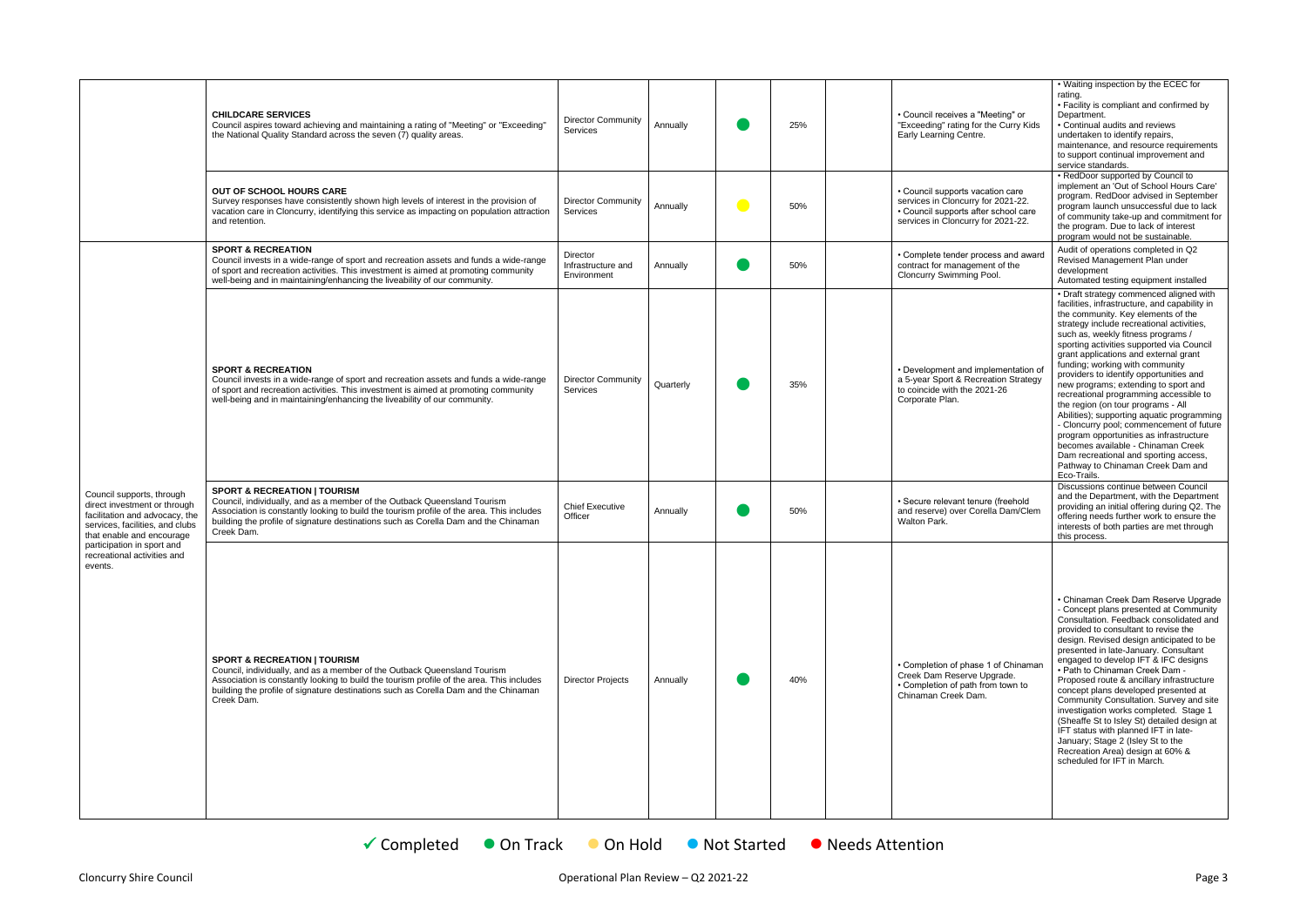|                                                                                                              | <b>LIBRARY SERVICES &amp; GALLERY</b><br>The Bob McDonald Library provides a range of important services to the community of<br>Cloncurry as well as to those visitors passing through the town. The library provides<br>access to an online catalogue of 300,000 titles as well as to a wide range of State and<br>Local Government collections, access to the internet, delivery of the First Five Forever<br>program and other initiatives and activities. | Director Community<br>Services        | Monthly   | 50% | • First Five Forever Program<br>delivered.<br>• Longitudinal data on membership<br>and usage developed.                                                     | • First Five Forever program scheduled<br>and delivered weekly, recommencing<br>again in February 2022 with a six-month<br>program mapped to be delivered by the<br>Library team.<br>• Cloncurry Shire Council partnering with<br>Cloncurry Justice to deliver an Indigenous<br>First Five Forever Cultural Program -<br>\$44k grant has been successfully<br>extended with program delivery required<br>by mid-year 2022.<br>• Tourism Manager and Library team<br>Gallery Program implemented with<br>planning and delivery underway for 2 x<br>exhibitions scheduled for 2022 (6-months<br>displays showcasing life in Cloncurry.<br>First Gallery program scheduled for<br>launch end of February 2022.<br>• Membership reported monthly in Council<br>reporting. Library membership for the<br>community and wider-region tourists<br>travelling remain consistent with<br>resourced support with the State Library<br>of Queensland.<br>• Grant Program - Tech Savvy targeted at<br>training library staff to support community<br>members with digital application<br>successful, with training to start in the<br>next quarter followed by community<br>programs. |
|--------------------------------------------------------------------------------------------------------------|---------------------------------------------------------------------------------------------------------------------------------------------------------------------------------------------------------------------------------------------------------------------------------------------------------------------------------------------------------------------------------------------------------------------------------------------------------------|---------------------------------------|-----------|-----|-------------------------------------------------------------------------------------------------------------------------------------------------------------|---------------------------------------------------------------------------------------------------------------------------------------------------------------------------------------------------------------------------------------------------------------------------------------------------------------------------------------------------------------------------------------------------------------------------------------------------------------------------------------------------------------------------------------------------------------------------------------------------------------------------------------------------------------------------------------------------------------------------------------------------------------------------------------------------------------------------------------------------------------------------------------------------------------------------------------------------------------------------------------------------------------------------------------------------------------------------------------------------------------------------------------------------------------------------|
|                                                                                                              | <b>REGIONAL ARTS &amp; DEVELOPMENT FUND (RADF)</b><br>The RADF promotes the role and value of arts, culture and heritage as key drivers of<br>diverse and inclusive communities and strong regions. RADF invests in local arts and<br>cultural priorities, as determined by local communities, across Queensland.                                                                                                                                             | <b>Director Community</b><br>Services | Quarterly | 50% | • Council delivers RADF program in<br>line with program guidelines and<br>Committee terms and conditions.                                                   | • ArTour RADF program presented<br>'Bigger and Blacker' by Steven Oliver.<br>Performance sold out with the Cloncurry<br>community securing their tickets within 72<br>hours of release to attend the show.<br>• Queensland Ballet Regional Tour well<br>received by the community with classes<br>attended from beginners ballet through to<br>adult classes.                                                                                                                                                                                                                                                                                                                                                                                                                                                                                                                                                                                                                                                                                                                                                                                                             |
| Council delivers and<br>sponsors the delivery of a<br>range of events that appeal<br>to locals and visitors. | <b>EVENTS - COUNCIL</b><br>The delivery of events has a direct impact on community well-being and liveability. In<br>sponsoring Council events and in granting assistance to events hosted by community<br>groups, Council is able to promote the benefits described above.                                                                                                                                                                                   | <b>Director Community</b><br>Services | Monthly   | 50% | • Council budgets for and delivers the<br>following events: Beat the Heat,<br>Anzac Day, Australia Day, and other<br>events of National/Local significance. | • Wed 27 Oct – Seniors Month Morning<br>Tea and Stuart McIntosh Memorial<br>Garden Competition presentations<br>• Thur 11 Nov – Remembrance Day<br>• Tue 16 Nov - Dajarra Community<br>Christmas Party<br>• Wed 1 Dec - Seniors Christmas<br>Luncheon<br>• Fri 3 Dec - Cloncurry Community<br><b>Christmas Party</b><br>• Fri 3 & Sat 4 Dec - Christmas markets<br>• Early Dec - Launch of Australia Day<br>Awards and Poetry Competition<br>• There was also Regions Rising<br>(external) on Thur 25 Nov coordinated by<br>RDA and support by the CSC event and<br>venue team.<br>• 2022 Calendar of Events established<br>capturing CSC community events,<br>signature events, external event -<br>hallmark and signature events, plus<br>workshops, conferences, health, and<br>wellness applications                                                                                                                                                                                                                                                                                                                                                                  |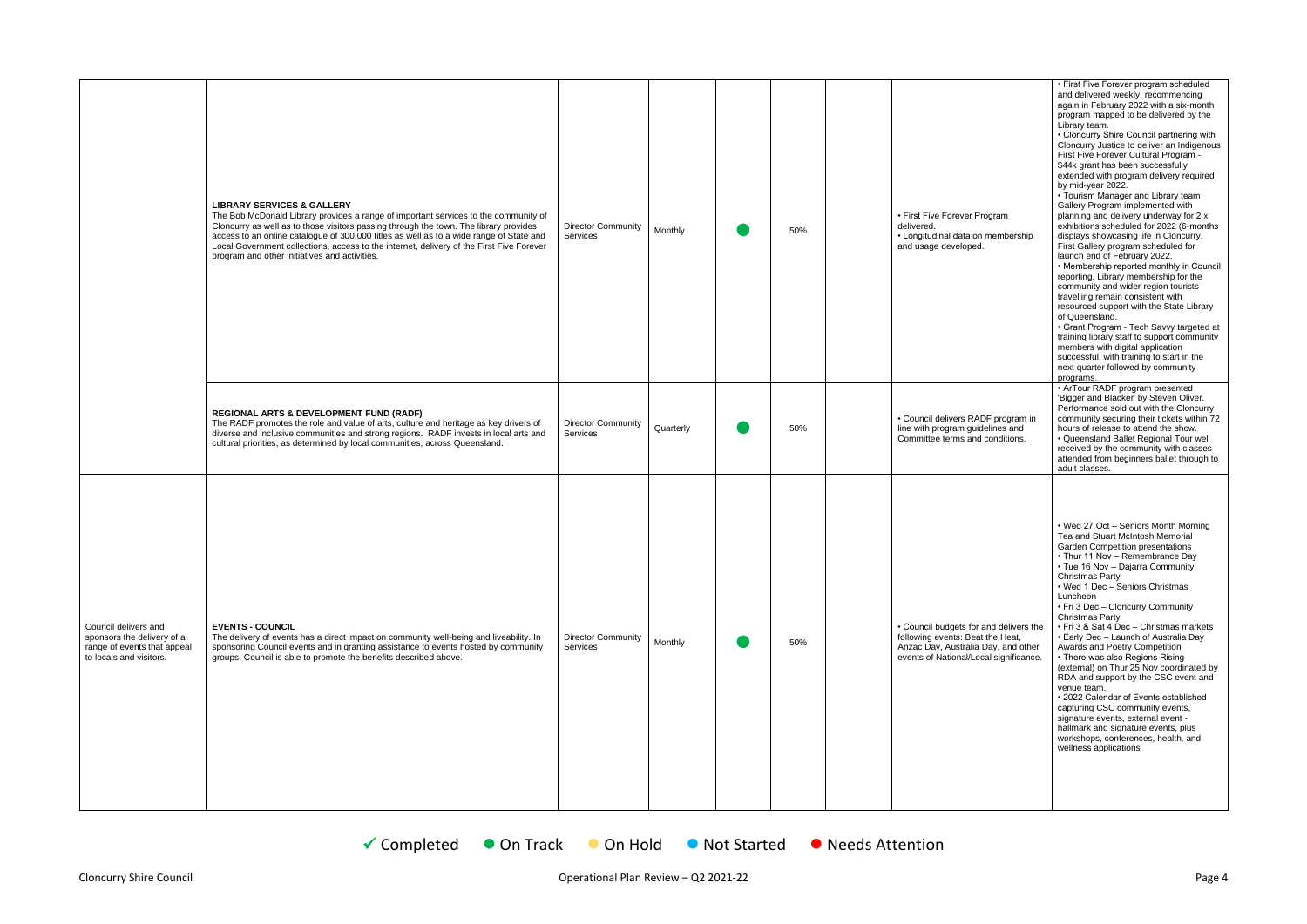

Cloncurry Shire Council **Council** Cloncurry Shire Council Plan Review – Q2 2021-22 Page 5

|  | <b>EVENTS - COMMUNITY</b><br>The delivery of events has a direct impact on community well-being and liveability. In<br>sponsoring Council events and in granting assistance to events hosted by community<br>groups, Council is able to promote the benefits described above. | Director Community<br><b>Services</b> | Monthly |  | 50% | • Council budgets for and supports<br>community events in line with relevant<br>policies (e.g., Grants to Community<br>Organisations). | • Community Grant Policy reviewed based<br>on legislative requirements and Council<br>feedback<br>• Grant rounds and procedure<br>implemented to commence from January<br>2022.<br>• Applications processed and submitted to<br>Council as required for resolution<br>(Community Grants 21/22 period \$150k)<br>CSC funding)<br>• Review underway to administer grants<br>for the Cloncurry Shire community under<br>RADF and NQ Sports so community is<br>aware of funding access opportunities. |
|--|-------------------------------------------------------------------------------------------------------------------------------------------------------------------------------------------------------------------------------------------------------------------------------|---------------------------------------|---------|--|-----|----------------------------------------------------------------------------------------------------------------------------------------|---------------------------------------------------------------------------------------------------------------------------------------------------------------------------------------------------------------------------------------------------------------------------------------------------------------------------------------------------------------------------------------------------------------------------------------------------------------------------------------------------|
|--|-------------------------------------------------------------------------------------------------------------------------------------------------------------------------------------------------------------------------------------------------------------------------------|---------------------------------------|---------|--|-----|----------------------------------------------------------------------------------------------------------------------------------------|---------------------------------------------------------------------------------------------------------------------------------------------------------------------------------------------------------------------------------------------------------------------------------------------------------------------------------------------------------------------------------------------------------------------------------------------------------------------------------------------------|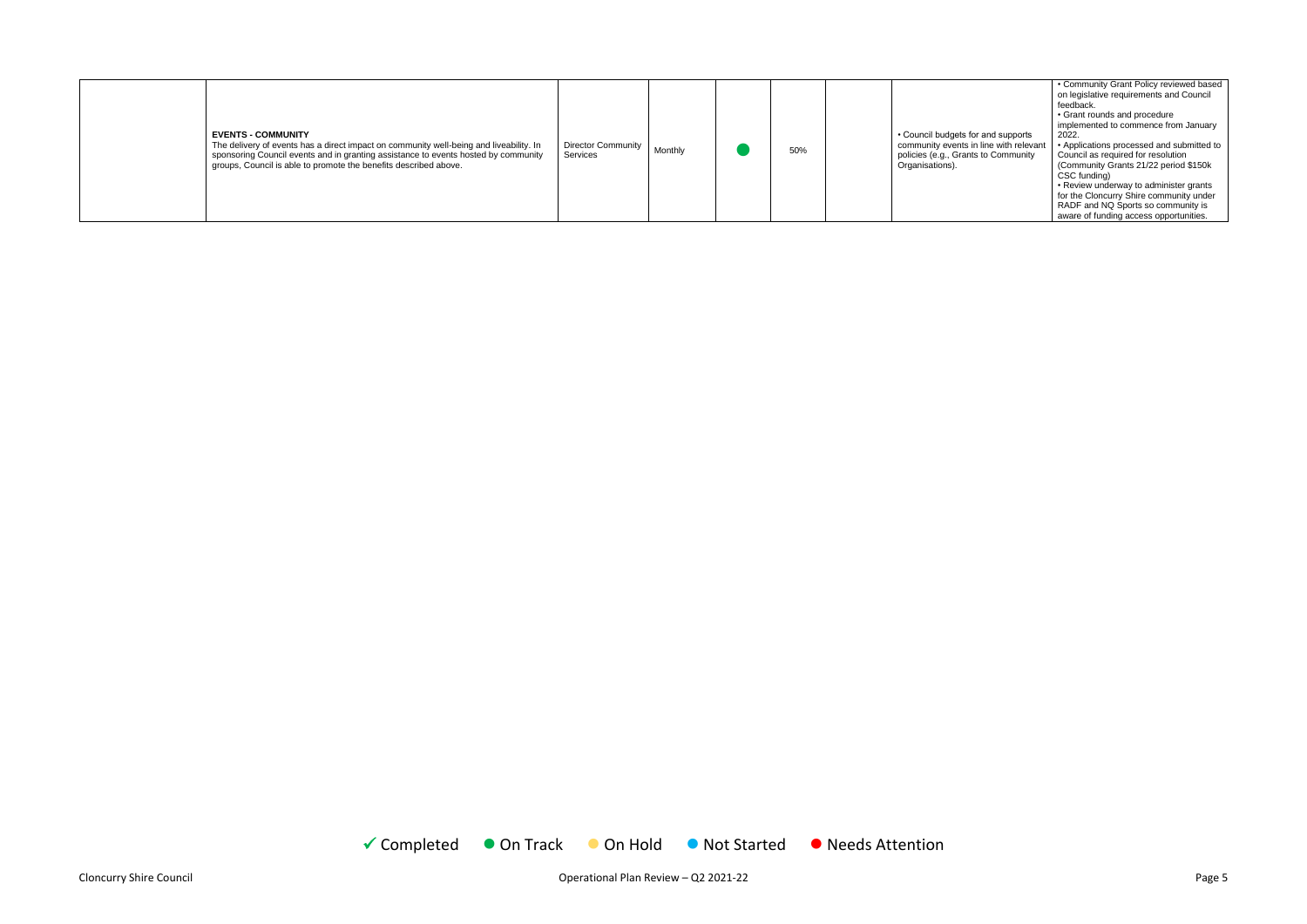|                                                                                                                                                                                                                                                                                                                                                                                                                                                                                                                                                          | <b>Strengthening Our Economy &amp; Supporting Growth</b>                                                                                                                                                                                                                                                                                                                            |                                       |                                            |                                             |                            |                                             |                                                                                                                                                                                                                                                                                                                                                    |                                                                                                                                                                                                                                                                                                                                                                                                                                                     |
|----------------------------------------------------------------------------------------------------------------------------------------------------------------------------------------------------------------------------------------------------------------------------------------------------------------------------------------------------------------------------------------------------------------------------------------------------------------------------------------------------------------------------------------------------------|-------------------------------------------------------------------------------------------------------------------------------------------------------------------------------------------------------------------------------------------------------------------------------------------------------------------------------------------------------------------------------------|---------------------------------------|--------------------------------------------|---------------------------------------------|----------------------------|---------------------------------------------|----------------------------------------------------------------------------------------------------------------------------------------------------------------------------------------------------------------------------------------------------------------------------------------------------------------------------------------------------|-----------------------------------------------------------------------------------------------------------------------------------------------------------------------------------------------------------------------------------------------------------------------------------------------------------------------------------------------------------------------------------------------------------------------------------------------------|
| <b>Corporate Plan Activity</b>                                                                                                                                                                                                                                                                                                                                                                                                                                                                                                                           | <b>Area of Operations</b>                                                                                                                                                                                                                                                                                                                                                           | <b>Accountability</b>                 | <b>Expected</b><br><b>Completion</b><br>Bv | Quarter<br><b>Progress</b><br><b>Status</b> | Overall<br><b>Progress</b> | Amended<br><b>Completion</b><br><b>Date</b> | <b>Measure of Success</b>                                                                                                                                                                                                                                                                                                                          | How successfully has this<br>outcome been achieved for this<br>quarter?                                                                                                                                                                                                                                                                                                                                                                             |
| Council secures positive<br>outcomes for the Shire or<br>leverages its memberships in<br>key organisations to drive<br>positive outcomes for the<br>Shire and the region.                                                                                                                                                                                                                                                                                                                                                                                | <b>ADVOCACY</b><br>There are many areas over which Council exercises direct control and a host of other<br>areas where Council needs to engage in lobbying/advocacy activity in order to secure<br>better outcomes for Cloncurry and for North West Queensland.                                                                                                                     | Mayor<br><b>Elected Members</b>       | Monthly                                    |                                             | 50%                        |                                             | • Value derived from memberships<br>and delegations.                                                                                                                                                                                                                                                                                               | Council continues to maintain a high-<br>profile with lobbying and advocacy<br>activity. Council continues to contribute<br>effectively to regional organisations of<br>which it is a member.                                                                                                                                                                                                                                                       |
|                                                                                                                                                                                                                                                                                                                                                                                                                                                                                                                                                          | DEVELOPMENT OF COMPETITIVE LOCAL BUSINESS & INDUSTRY<br>The sound contracting principles (s104 of the Local Government Act 2009) identify the<br>development of competitive local business and industry as one of the core principles of<br>procurement and contracting for local governments                                                                                       | <b>Director Corporate</b><br>Services | Quarterly                                  |                                             | 0%                         |                                             | • Maintain registers of preferred<br>and/or pre-qualified suppliers for:<br>Trades & Services, Plant Hire, Quarry<br>Materials.                                                                                                                                                                                                                    | Stalled, recruitment of staff has been<br>delayed.                                                                                                                                                                                                                                                                                                                                                                                                  |
| Council supports the<br>development of competitive<br>local business and industry in<br>line with Council's Economic<br>Development Strategy and in<br>accordance with relevant<br>regional and state-wide<br>strategies.<br>Council invests directly in, or<br>supports through lobbying<br>and advocacy efforts, the<br>continued improvement of<br>digital connectivity in<br>Cloncurry and the region.<br>Council's business units are<br>commercially viable<br>(Cloncurry Saleyards,<br>Cloncurry Aerodrome, Curry<br>Kids Early Learning Centre). | <b>LOCAL BUSINESS - LOCAL BUSINESS NETWORK</b><br>Cloncurry's Local Business Network provides valuable insights to Council on needs<br>and opportunities for local businesses in the Shire.                                                                                                                                                                                         | <b>Director Community</b><br>Services | Quarterly                                  |                                             | 50%                        |                                             | • Provide secretarial support to LBN<br>and attend all meetings.<br>• Council supports (directly/indirectly)<br>a range of events and initiatives (e.g.,<br>Buy Local) aimed at building the<br>sustainability, resiliency, efficiency,<br>capability of local businesses.                                                                         | • Strong campaign delivered by the LBN<br>over Christmas 'Why Leave Town?'<br>Excellent take up by the community with<br>substantial prize money offered for<br>winning participants.<br>• LBN will reconvene commencing<br>Feb/Mar 2022                                                                                                                                                                                                            |
|                                                                                                                                                                                                                                                                                                                                                                                                                                                                                                                                                          | <b>LAND SALES - INDUSTRIAL</b><br>Council is seeking to sell the final six (6) of seventeen (17) fully serviced Industrial lots<br>in Cloncurry.<br>https://www.cloncurry.qld.gov.au/downloads/file/1191/industrial-estate-brochure-current                                                                                                                                         | <b>Chief Executive</b><br>Officer     | Quarterly                                  |                                             | 25%                        |                                             | • Re-valuation of balance of Industrial<br>Lots (Stage 1).<br>· Sale of balance of Industrial Lots<br>(Stage 1).                                                                                                                                                                                                                                   | Council has had a number of conditional<br>offers on a number of the remaining<br>industrial lots. As yet, these offers haven't<br>gone unconditional.                                                                                                                                                                                                                                                                                              |
|                                                                                                                                                                                                                                                                                                                                                                                                                                                                                                                                                          | <b>DIGITAL CONNECTIVITY</b><br>Improved digital connectivity, reliability, speeds, and data availability will be key drivers<br>of economic development and liveability within the region. To facilitate the benefits<br>these improvements can bring, Council is committed to supporting investments in this<br>technology (either directly or through lobbying/advocacy efforts). | <b>Chief Executive</b><br>Officer     | Annually                                   |                                             | 50%                        |                                             | • Support initiatives that improve<br>digital connectivity, speed, data, and<br>reliability, including the Cloncurry to<br>Normanton Telecommunications<br>Corridor, the Cloncurry to Dajarra<br>Telecommunications Corridor, the<br>Quamby RT project, the Sally Creek<br>RT project, the Dajarra 4GX project<br>and the Corella Dam 4GX project. | There has been significant financial<br>commitment to digital connectivity<br>projects in the Cloncurry Shire during<br>2021-22: Dajarra 4GX tower, Quamby RT<br>and Sally Creek RT projects, the<br>Cloncurry to Dajarra Telecoms Corridor<br>project and the Cloncurry to Karumba<br>Telecoms Corridor Project. Of these, only<br>the Cloncurry to Dajarra Telecoms<br>Corridor Project progressed to execution<br>during Q2.                     |
|                                                                                                                                                                                                                                                                                                                                                                                                                                                                                                                                                          | <b>CLONCURRY SALEYARDS</b><br>Cloncurry Saleyards is the second-largest cattle handling facility in Queensland and<br>third largest in Australia. The Cloncurry Saleyards offers inspection, dipping and NLIS<br>services for the 300,000 head passing through the area each year.                                                                                                  | <b>Director Projects</b>              | Annually                                   |                                             | 10%                        |                                             | • Completion of Saleyards Precinct<br>Master Plan.<br>• Acquisition of Lot 1 on MPH34615.<br>• Facility hosts bull sale in April 2022.                                                                                                                                                                                                             | • Saleyards Masterplan - Planned to<br>commence in Q3. Lot 1 on MPH34615 -<br>Negotiations in progress.<br>• Bull Pens - Funding application (NQ<br>Economic Diversification) successful (late<br>October 2021). Project commenced in Q2<br>with preliminary design developed and<br>market interest/capacity assessed. To<br>meet the target of a bull sale in April<br>2022, Tender Consideration Plan required<br>to enable compressed schedule. |
|                                                                                                                                                                                                                                                                                                                                                                                                                                                                                                                                                          |                                                                                                                                                                                                                                                                                                                                                                                     | <b>Director Corporate</b><br>Services | Monthly                                    |                                             | 50%                        |                                             | . No. of head of cattle.<br>• Profitability of Saleyards.                                                                                                                                                                                                                                                                                          | Saleyards tracking with budget. Purchase<br>of adjacent block completed to allow<br>expansion of facility.                                                                                                                                                                                                                                                                                                                                          |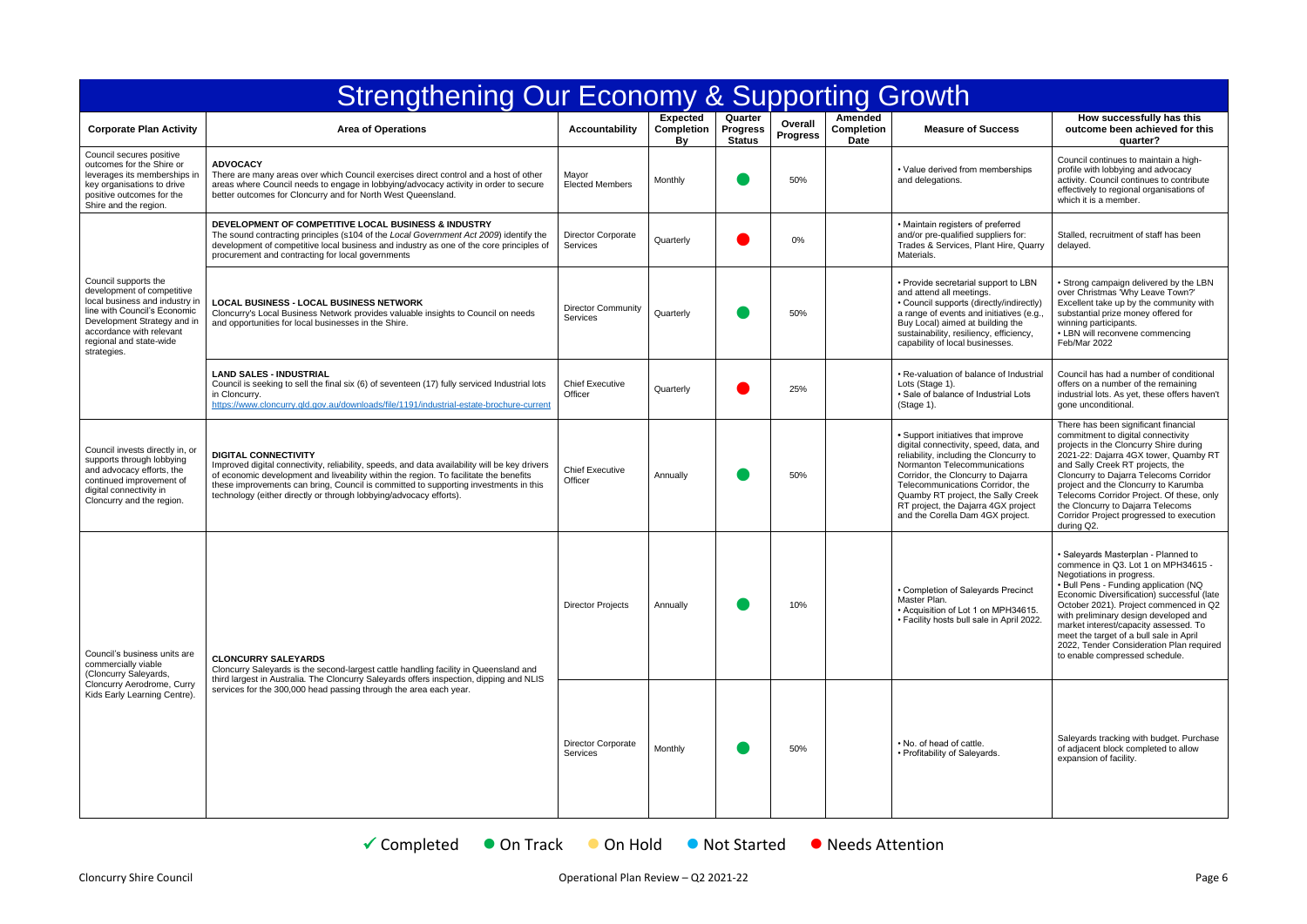| Council and key stakeholders<br>promote Cloncurry as a                                                                                                         | TOURISM - VISITOR INFORMATION CENTRE & MARY KATHLEEN PARK<br>Council's Unearthed Visitor Information Centre and Mary Kathleen Park are key points<br>of contact for all tourists visiting the Shire and tourism destinations in their own right<br>(museum, historical park, playground).                              | <b>Director Community</b><br>Services | Monthly | 50% | • Visitor numbers<br>• Merchandise sales<br>• Completion of masterplan for Mary<br>Kathleen Park (February) | • Visitor numbers and sales reported<br>monthly at Council Meetings with<br>comparison to 2019 figures.<br>• As anticipated visitor numbers and sales<br>have been very low due to off-peak tourist<br>season period.<br>• Mary K Park masterplan underway with<br>a budget commitment of \$25K to<br>commence conceptual design and<br>planning. Asset schedule complete across<br>all areas of content / artifacts identification<br>and recording to support masterplan<br>development with the Project Team. This<br>includes major infrastructure and display<br>items through to stored items of<br>significant heritage (e.g. hearse; cordial<br>factory equipment; boilers; etc.)<br>• Meeting undertaken with Queensland<br>Museum curators.<br>• Large scale equipment elements<br>identified and lodged with projects for<br>relocation / positioning.                                                                                                                              |
|----------------------------------------------------------------------------------------------------------------------------------------------------------------|------------------------------------------------------------------------------------------------------------------------------------------------------------------------------------------------------------------------------------------------------------------------------------------------------------------------|---------------------------------------|---------|-----|-------------------------------------------------------------------------------------------------------------|------------------------------------------------------------------------------------------------------------------------------------------------------------------------------------------------------------------------------------------------------------------------------------------------------------------------------------------------------------------------------------------------------------------------------------------------------------------------------------------------------------------------------------------------------------------------------------------------------------------------------------------------------------------------------------------------------------------------------------------------------------------------------------------------------------------------------------------------------------------------------------------------------------------------------------------------------------------------------------------------|
| tourism destination, driving<br>investments in new<br>businesses, (events and<br>facilities) and generating new<br>revenue streams for existing<br>businesses. | <b>TOURISM - JOHN FLYNN PLACE</b><br>John Flynn Place honours an Australian visionary and those who joined his campaign<br>for better living conditions in remote Australia. The museum recounts an era of<br>technological advance when aviation and radio overcame the isolation of vast tracts of<br>the continent. | <b>Director Community</b><br>Services | Monthly | 50% | • Visitor numbers.<br>• Merchandise sales.                                                                  | • Visitor numbers and sales reported<br>monthly at Council Meetings with<br>comparison to 2019 figures.<br>• As anticipated visitor numbers and sales<br>have been very low due to off-peak tourist<br>season period.<br>• Meetings have been held with Friends of<br>JFP and Queensland Museum Network to<br>ascertain artifacts catalogue; valuation;<br>procurement procedure and policy;<br>display, exhibitions, and stories; and a<br>review of museum building standards for<br>museums. It is planned for the next<br>quarter to have a representative from the<br>Queensland Museum Network to visit<br>Cloncurry for a week to carry out<br>assessment and independent evaluation.<br>Both Council and Friends of JFP will be<br>consulted - scheduled for January 2022<br>pending COVID impacts.<br>• Undertaking this work with the<br>Queensland Museum Network is critical<br>prior to moving to masterplan and design<br>to ensure products are identified and<br>consolidated. |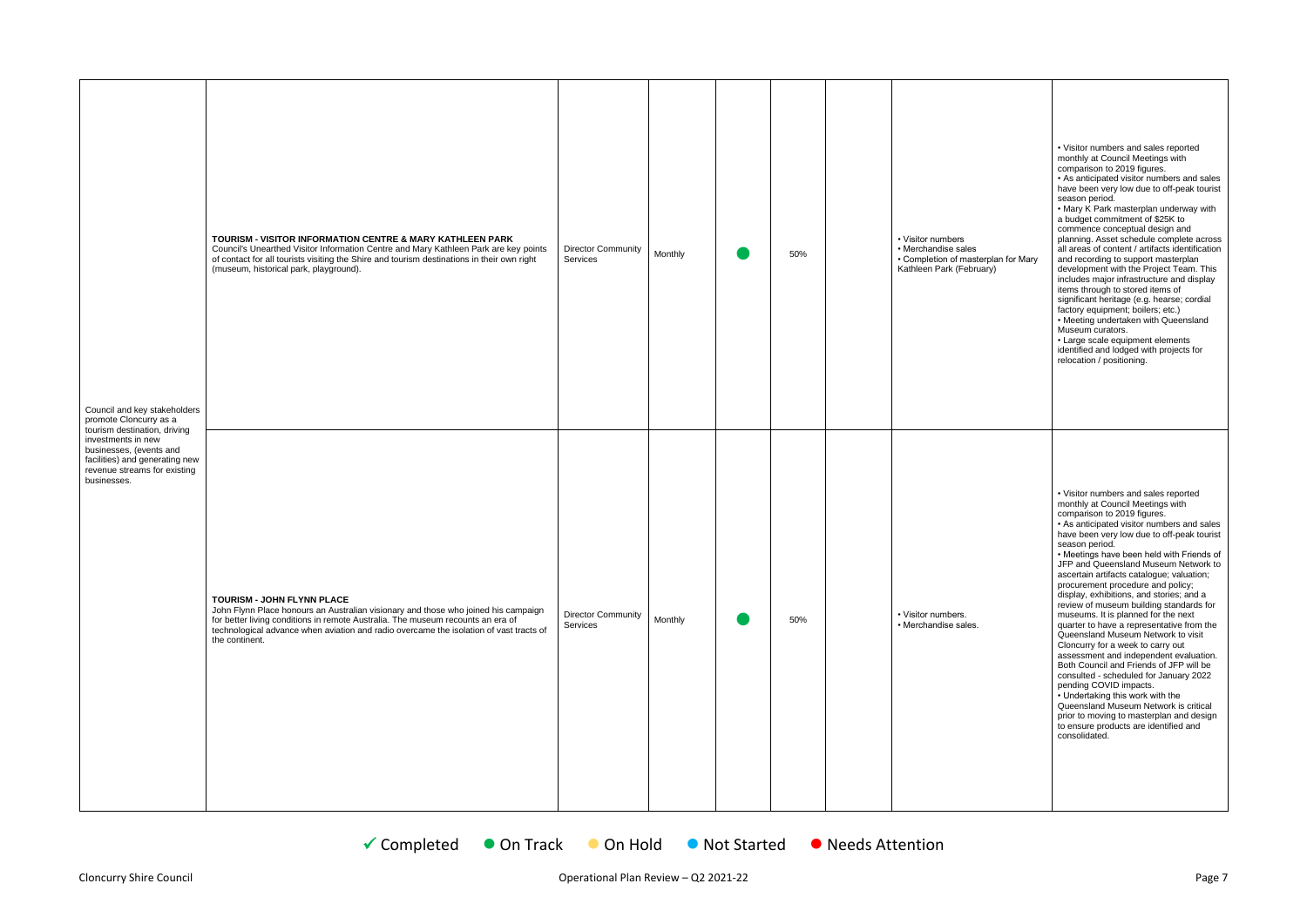|                                                                                                 | <b>TOURISM</b><br>Council's commitment to developing tourism opportunities in Cloncurry is facilitated by<br>the continued upkeep and maintenance of existing facilities (John Flynn Place,<br>Unearthed VIC, construction of new tourism infrastructure (see Priority Projects and<br>Initiatives), support for ICT upgrade, hosting of signature events and through<br>membership in the Outback Queensland Tourism Association. | <b>Director Community</b><br>Services | Monthly   | 50% | • Review and update to Tourism<br>Strategy.<br>• % implementation of Tourism<br>Strategy.<br>• Completion of Priority Projects as<br>these relate to Tourism.<br>• OQTA membership. | • Minor updates to reflect currency<br>currently being implemented in particular<br>for a changing tourism market working<br>within the parameters of COVID.<br>• Projects completed and/or being<br>undertaken in the quarter included: Digital<br>Shopfronts; Signage Plan implementation<br>or renewal; completion of the<br>Commemorative Art Project.<br>• Eco trails under investigation for<br>Chinaman Dam to align with revitalisation<br>of the area in conjunction with the<br>Projects team. This also includes<br>supported design for aquatic and other<br>recreational activities.<br>• NWMP Grant success (\$100k) to<br>develop an Eco Digital Tour (indigenous<br>tourism strategy) with 'Pathway to<br>Chinaman Dam'.<br>• #experiencecloncurry website<br>continually growing content with event<br>'What's On' portal established to house all<br>events and experiences in one place for<br>the community and visitors alike to access<br>and stay up-to-date.<br>• Partnership with MCW Productions to<br>deliver 2 x TV segments 'On Tour with<br>Allan Border' approved and currently<br>working through scheduling and briefing<br>requirements. |
|-------------------------------------------------------------------------------------------------|------------------------------------------------------------------------------------------------------------------------------------------------------------------------------------------------------------------------------------------------------------------------------------------------------------------------------------------------------------------------------------------------------------------------------------|---------------------------------------|-----------|-----|-------------------------------------------------------------------------------------------------------------------------------------------------------------------------------------|----------------------------------------------------------------------------------------------------------------------------------------------------------------------------------------------------------------------------------------------------------------------------------------------------------------------------------------------------------------------------------------------------------------------------------------------------------------------------------------------------------------------------------------------------------------------------------------------------------------------------------------------------------------------------------------------------------------------------------------------------------------------------------------------------------------------------------------------------------------------------------------------------------------------------------------------------------------------------------------------------------------------------------------------------------------------------------------------------------------------------------------------------------------------------|
| Council supports and invests<br>in opportunities that promote                                   | <b>ECONOMIC DIVERSIFICATION - IRRIGATED AGRICULTURE</b><br>Council is seeking to progress an irrigated agriculture project in Cloncurry to<br>demonstrate the potential and the viability of agricultural diversification in the Shire.                                                                                                                                                                                            | <b>Director Projects</b>              | Quarterly | 15% | • Trial cropping project commenced<br>and completed (or abandoned,<br>subject to water access/price).                                                                               | • Pending the outcome of negotiations<br>with SunWater around water access &<br>price                                                                                                                                                                                                                                                                                                                                                                                                                                                                                                                                                                                                                                                                                                                                                                                                                                                                                                                                                                                                                                                                                      |
| economic diversification and<br>a broadening of the Shire<br>and the region's economic<br>base. | <b>ECONOMIC DIVERSIFICATION - FILM &amp; TV</b><br>Following on from the 2021 benefits associated with hosting a major television<br>production in Cloncurry, Council will explore opportunities to attract similar investments<br>to the Shire in the future. In doing so, the aims are to stimulate economic activity,<br>diversify economic activity and to showcase Cloncurry.                                                 | <b>Chief Executive</b><br>Officer     | Quarterly | 50% | • Number and success of advocacy<br>efforts to attract film and TV<br>production to Cloncurry.<br>• Return on Investment.                                                           | Council has a number of interested<br>parties looking to progress pilots/pre-<br>pilots in Cloncurry during calendar year<br>2022. While none of these are on the<br>scale of Survivor, the interest is<br>encouraging.                                                                                                                                                                                                                                                                                                                                                                                                                                                                                                                                                                                                                                                                                                                                                                                                                                                                                                                                                    |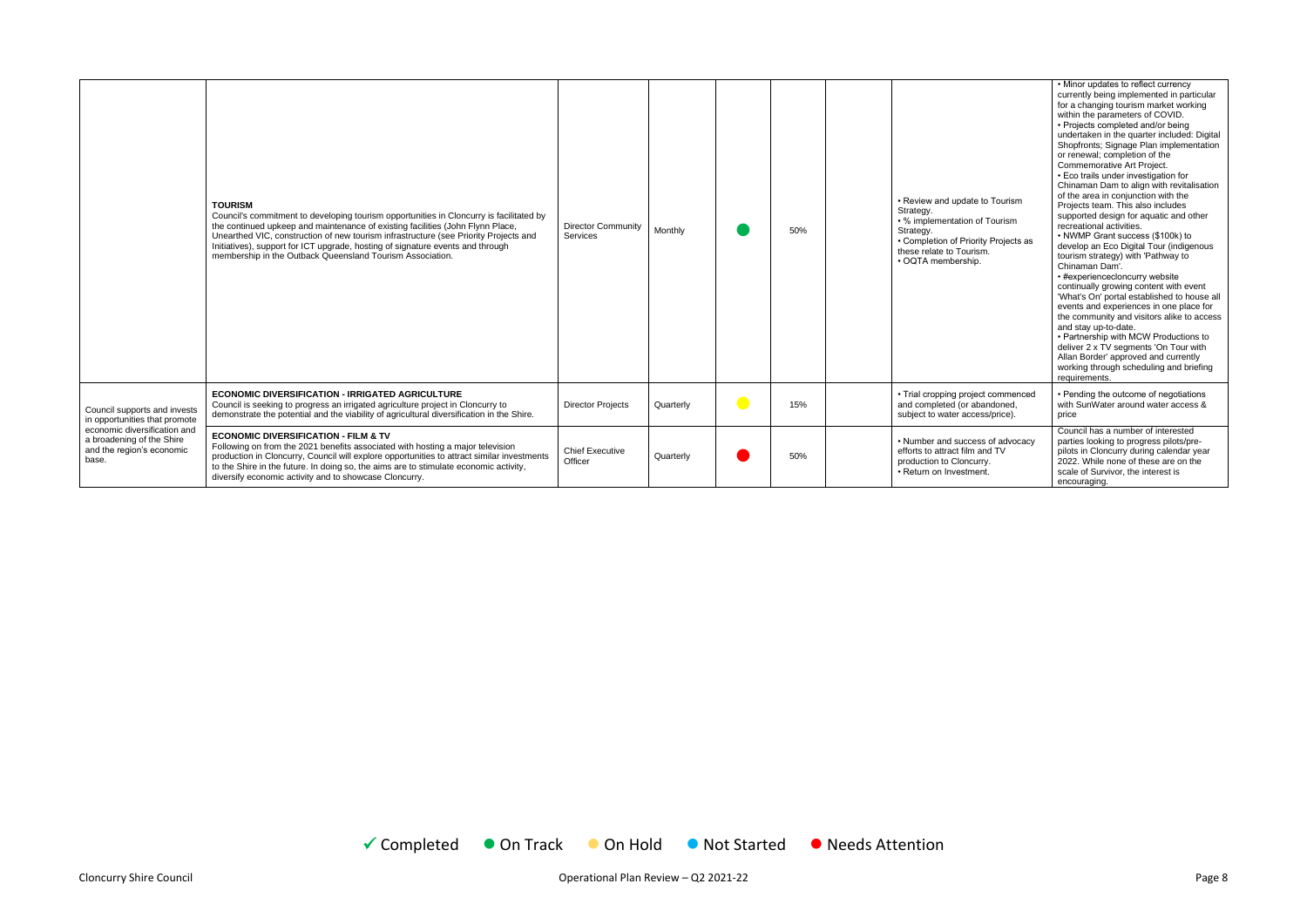|                                                                                                                                                                                             | <b>Building and Maintaining Our Infrastructure</b>                                                                                                                                                                                                                                                      |                                               |                                            |                                             |                            |                                             |                                                                                                                                                                                                                                                                                                             |                                                                                                                      |  |
|---------------------------------------------------------------------------------------------------------------------------------------------------------------------------------------------|---------------------------------------------------------------------------------------------------------------------------------------------------------------------------------------------------------------------------------------------------------------------------------------------------------|-----------------------------------------------|--------------------------------------------|---------------------------------------------|----------------------------|---------------------------------------------|-------------------------------------------------------------------------------------------------------------------------------------------------------------------------------------------------------------------------------------------------------------------------------------------------------------|----------------------------------------------------------------------------------------------------------------------|--|
|                                                                                                                                                                                             | Our infrastructure is strategically planned and well maintained to ensure the delivery of quality services to our community and to facilitate growth                                                                                                                                                    | opportunities where viable.                   |                                            |                                             |                            |                                             |                                                                                                                                                                                                                                                                                                             |                                                                                                                      |  |
| <b>Corporate Plan Activity</b>                                                                                                                                                              | <b>Area of Operations</b>                                                                                                                                                                                                                                                                               | <b>Accountability</b>                         | <b>Expected</b><br><b>Completion</b><br>B٧ | Quarter<br><b>Progress</b><br><b>Status</b> | Overall<br><b>Progress</b> | Amended<br><b>Completion</b><br><b>Date</b> | <b>Measure of Success</b>                                                                                                                                                                                                                                                                                   | How successfully has this<br>outcome been achieved for this<br>quarter?                                              |  |
| Council develops.<br>implements, and maintains<br>an effective and compliant<br>asset management<br>framework.                                                                              | <b>ASSET CONDITION ASSESSMENTS</b><br>Asset condition assessments: to ensure the valuation of Council assets is accurate and<br>to ensure asset management is based on sound and up-to-date information, it is<br>essential that Council has an awareness of asset conditions.                          | Director<br>Infrastructure and<br>Environment | Quarterly                                  |                                             | 50%                        |                                             | • Council develops an asset condition<br>assessment plan with associated<br>budget (e.g., for culverts, bridges,<br>sporting facilities etc.).<br>• Asset condition assessments are<br>completed in line with Asset Condition<br>Assessment Plan.<br>• Asset Management Plans (AMP)<br>updated as required. | Currently under development, with AMPs<br>scheduled for adoption in Q3 (February<br>Ordinary Meeting of Council)     |  |
|                                                                                                                                                                                             | <b>ASSET VALUATIONS</b><br>Asset valuations and revaluations: to ensure accurate knowledge about Council's<br>assets and to ensure the integrity of Council's financial management planning,<br>modelling, and reporting, it is essential that Council has accurate data on the value of<br>its assets. | <b>Director Corporate</b><br>Services         | Annually                                   |                                             | 10%                        |                                             | • Completion of desktop asset<br>revaluation in 2021-22.                                                                                                                                                                                                                                                    | Needs capitalisation of WIP assets to be<br>completed, currently delayed while<br>collating other asset information. |  |
|                                                                                                                                                                                             | <b>ASSET REGISTER</b><br>Section 105(4)(b)(ii) of the Local Government Act 2009 requires that Council maintains<br>an asset register. Section 180 of the Local Government Regulation 2012 requires that<br>non-current physical assets are to be recorded on the register.                              | Director Corporate<br>Services                | Ongoing                                    |                                             | 10%                        |                                             | • Asset register established, updated,<br>and maintained in line with asset<br>acquisitions, disposals etc.                                                                                                                                                                                                 | Needs capitalisation of WIP assets to be<br>completed, currently delayed while<br>collating other asset information. |  |
|                                                                                                                                                                                             | <b>ASSET MANAGEMENT STRATEGY &amp; POLICY</b><br>The development and implementation of an asset management policy and strategy is a<br>crucial component of Council's Asset Management Framework.                                                                                                       | <b>Chief Executive</b><br>Officer             | October                                    |                                             | 50%                        | January 2022                                | • Asset Management Strategy<br>reviewed.<br>• Asset Management Policy reviewed                                                                                                                                                                                                                              | These documents will be presented at the<br>January 2022 Ordinary Council meeting.                                   |  |
|                                                                                                                                                                                             | <b>ASSET MANAGEMENT PLANS</b><br>The development and implementation of asset management plans are an important<br>part of Council's Asset Management Framework.                                                                                                                                         | Director<br>Infrastructure and<br>Environment | November                                   |                                             | 50%                        |                                             | • Asset Management Plans reviewed<br>annually for the following asset<br>classes: transport, water supply,<br>sewer, buildings, and other<br>structures.<br>• AMPs inform operational,<br>maintenance, renewal, upgrade,<br>acquisition, and disposal decisions.                                            | AMP final drafts developed during Q2.<br>Final updates and reviews underway                                          |  |
|                                                                                                                                                                                             | <b>TRANSPORT INFRASTRUCTURE - RMPC - TRAFFIC MANAGEMENT</b><br><b>REGISTRATION SCHEME</b><br>Council is required to be registered under the Traffic Management Registration<br>Scheme in order to complete work under the RMPC.                                                                         | Director<br>Infrastructure and<br>Environment | July                                       |                                             | 50%                        |                                             | Council maintains its Traffic<br><b>Management Registration Scheme</b><br>Status (TMRS) to work on State-<br>controlled Roads.                                                                                                                                                                              | In progress. Registration Status linked to<br>audit of systems/processes.                                            |  |
| Council manages, maintains,<br>renews and<br>upgrades assets in line with<br>relevant plans, policies,<br>strategies, budgets and in<br>line with relevant funding<br>program requirements. | <b>PLANT AND FLEET</b><br>Council maintains plant and fleet to enable the delivery of key services to the<br>community. This includes civil construction work, maintenance of parks, gardens and<br>recreation, administrative services and so on.                                                      | Director<br>Infrastructure and<br>Environment | March                                      |                                             | 50%                        |                                             | • 1, 3, 6-year plant replacement<br>program developed and delivered.<br>• Development and implementation of<br>plant/fleet maintenance program.<br>• Council benchmarks plant utilisation<br>against sector and industry<br>standards.                                                                      | 3-year plan to be updated in line with<br>organisational needs.                                                      |  |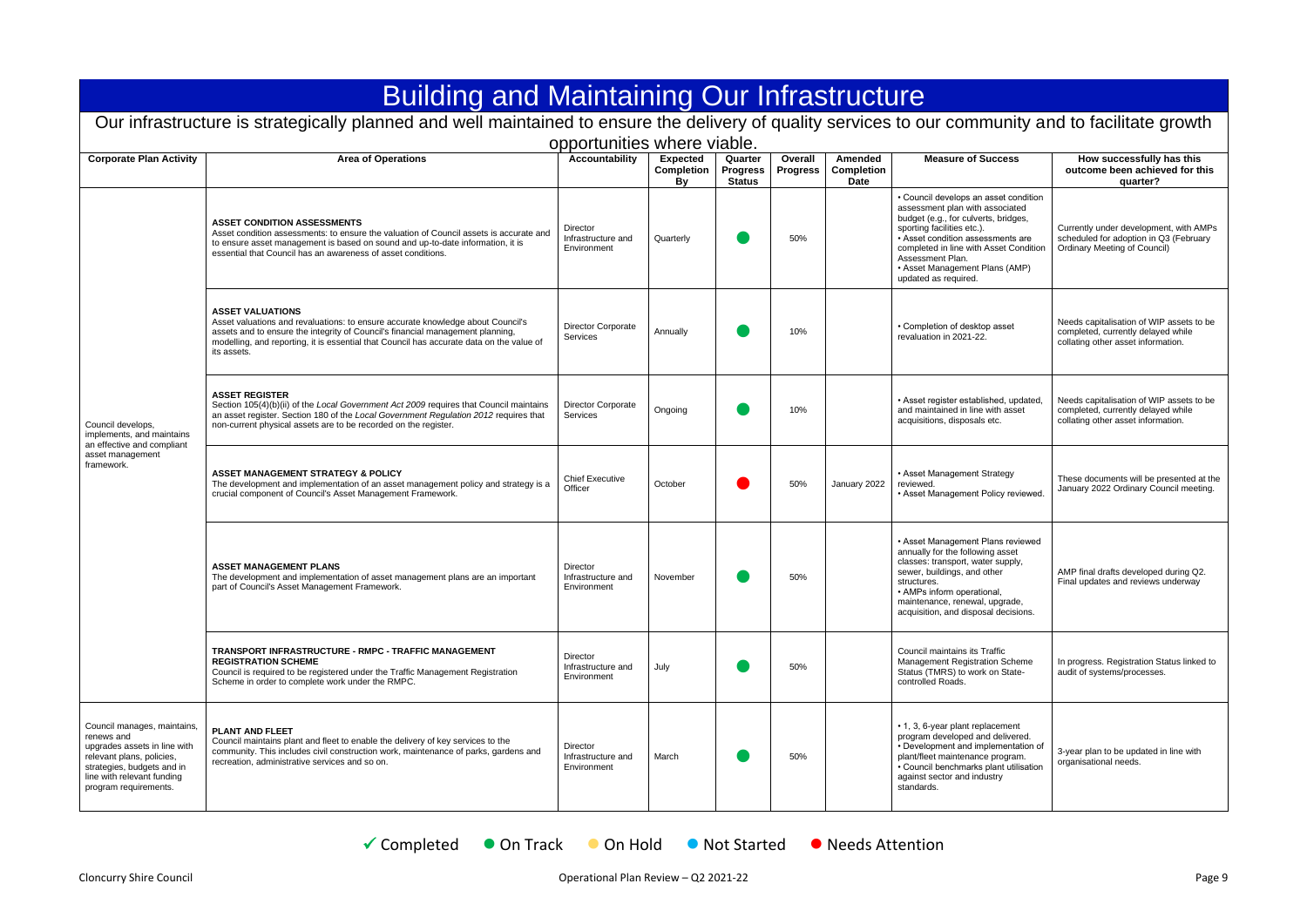| <b>ASSET &amp; PROJECT - MASTERPLANNING</b><br>To ensure good decisions are made, Council is committed to good planning processes.<br>This includes adherence to project assessment and project delivery frameworks for<br>major projects.                                                                                                                                                                                                                                 | <b>Director Projects</b>                      | Quarterly | 10% | • Masterplan completed for Cloncurry<br>Works Depot.<br>• John Flynn Place Development<br>progresses through selected Project<br>Assessment Framework.<br>• Masterplan for Cloncurry Airport,<br>including lighting and drainage<br>infrastructure.<br>• Masterplan and detailed design<br>completed for Cloncurry Saleyards.<br>• Renewable Energy options analysis.<br>• Perkins Street Subdivision. | • Cloncurry Works Depot Masterplan -<br>Planned to commence in Q3<br>• John Flynn Place Development -<br>Commence in Q2 with engagement for<br>Qld Museums to assess and catalogue<br>exhibits and provide input on minimum<br>requirements for future museum display<br>specifications<br>• Cloncurry Airport Masterplan -<br>Preliminary advice and recommendations<br>report in progress. Applications being<br>made of funding to support initial stage of<br>project<br>• Cloncurry Saleyards Masterplan -<br>Planned to commence in Q3<br>• Renewable Energy options analysis -<br>Planned to commence in Q3<br>• Perkins Street Subdivision - Subdivision<br>DA obtained. Scope of Works to facilitate<br>Design & Construct works in progress.<br>Civil design works in progress to support<br>ECI D&C. |
|----------------------------------------------------------------------------------------------------------------------------------------------------------------------------------------------------------------------------------------------------------------------------------------------------------------------------------------------------------------------------------------------------------------------------------------------------------------------------|-----------------------------------------------|-----------|-----|--------------------------------------------------------------------------------------------------------------------------------------------------------------------------------------------------------------------------------------------------------------------------------------------------------------------------------------------------------------------------------------------------------|-----------------------------------------------------------------------------------------------------------------------------------------------------------------------------------------------------------------------------------------------------------------------------------------------------------------------------------------------------------------------------------------------------------------------------------------------------------------------------------------------------------------------------------------------------------------------------------------------------------------------------------------------------------------------------------------------------------------------------------------------------------------------------------------------------------------|
| <b>TRANSPORT - MAINTENANCE</b><br>Council's transport network includes rural roads, bridges, stormwater infrastructure<br>(culverts, causeways, drainage), town streets, aerodrome runways and taxiways,<br>footpaths, and cycle paths.                                                                                                                                                                                                                                    | Director<br>Infrastructure and<br>Environment | March     | 50% | · Develop 1, 3, 5-year maintenance<br>and operations program for Transport<br>Infrastructure.<br>• Deliver 2021-22 maintenance and<br>operations program for Transport<br>Infrastructure.                                                                                                                                                                                                              | Will be based on the existing program,<br>subject to any disaster activation during<br>the wet season (Jan 2022-Mar 2022).                                                                                                                                                                                                                                                                                                                                                                                                                                                                                                                                                                                                                                                                                      |
| <b>TRANSPORT - CAPEX</b><br>Council's transport network includes rural roads, bridges, stormwater infrastructure<br>(culverts, causeways, drainage), town streets, aerodrome runways and taxiways,<br>footpaths, and cycle paths.                                                                                                                                                                                                                                          | Director<br>Infrastructure and<br>Environment | March     | 25% | • Develop 1, 3, 5-year Capex program<br>for Transport Infrastructure.<br>• Deliver 2021-22 Capex program for<br>Transport Infrastructure.                                                                                                                                                                                                                                                              | Q3-Q4 deliverable. Process initiated via<br>development of AMP (Transport<br>Infrastructure)                                                                                                                                                                                                                                                                                                                                                                                                                                                                                                                                                                                                                                                                                                                    |
| <b>WATER SUPPLY &amp; TREATMENT - MAINTENANCE</b><br>Council provides a drinking water service in Cloncurry and non-potable water services<br>in Dajarra, Kajabbi and Malbon.                                                                                                                                                                                                                                                                                              | Director<br>Infrastructure and<br>Environment | March     | 25% | · Develop 1, 3, 5-year maintenance<br>and operations program for Water,<br>including maintenance of drainage<br>channels through town<br>• Deliver 2021-22 maintenance and<br>operations program for Water.                                                                                                                                                                                            | Q3-Q4 deliverable. Process initiated via<br>development of AMP (Water)                                                                                                                                                                                                                                                                                                                                                                                                                                                                                                                                                                                                                                                                                                                                          |
| <b>WATER SUPPLY &amp; TREATMENT - CAPEX</b><br>Council provides a drinking water service in Cloncurry and non-potable water services<br>in Dajarra, Kajabbi and Malbon.                                                                                                                                                                                                                                                                                                    | Director<br>Infrastructure and<br>Environment | March     | 25% | • Develop 1, 3, 5-year Capex program<br>for Water.<br>• Deliver 2021-22 Capex program for<br>Water.                                                                                                                                                                                                                                                                                                    | Q3-Q4 deliverable. Process initiated via<br>development of AMP (Water)                                                                                                                                                                                                                                                                                                                                                                                                                                                                                                                                                                                                                                                                                                                                          |
| <b>SEWER - MAINTENANCE &amp; OPERATIONS</b><br>Council provides sewage treatment services in Cloncurry and Dajarra in line with its<br>Environmental Authority. Maintaining these services to an acceptable standard is core<br>Council business.                                                                                                                                                                                                                          | Director<br>Infrastructure and<br>Environment | March     | 25% | • Develop 1, 3, 5-year maintenance<br>and operations program for Sewer.<br>• Deliver 2021-22 maintenance and<br>operations program for Sewer.                                                                                                                                                                                                                                                          | Q3-Q4 deliverable. Process initiated via<br>development of AMP (Sewer)                                                                                                                                                                                                                                                                                                                                                                                                                                                                                                                                                                                                                                                                                                                                          |
| <b>SEWER - CAPEX</b><br>Council provides sewage treatment services in Cloncurry and Dajarra in line with its<br>Environmental Authority. Maintaining these services to an acceptable standard is core<br>Council business.                                                                                                                                                                                                                                                 | Director<br>Infrastructure and<br>Environment | March     | 25% | · Develop 1, 3, 5-year Capex program<br>for Sewer.<br>• Deliver 2021-22 Capex program for<br>Sewer.                                                                                                                                                                                                                                                                                                    | Q3-Q4 deliverable. Process initiated via<br>development of AMP (Sewer)                                                                                                                                                                                                                                                                                                                                                                                                                                                                                                                                                                                                                                                                                                                                          |
| <b>WASTE MANAGEMENT - MAINTENANCE &amp; OPERATIONS</b><br>Council provides waste management services (kerbside collection) and waste<br>management facilities in Cloncurry and Dajarra.                                                                                                                                                                                                                                                                                    | Director<br>Infrastructure and<br>Environment | March     | 25% | · Develop 1, 3, 5-year maintenance<br>and operations program for Waste<br>Management.<br>• Deliver 2021-22 maintenance and<br>operations program for Waste<br>Management.                                                                                                                                                                                                                              | Kerbside collection contract to be<br>released in Q3 (late Jan or early Feb)<br>Council engaged a Scrap Metal provider<br>to collect, remove and recycle scrap metal<br>in Q2. Project will be completed in Q3.                                                                                                                                                                                                                                                                                                                                                                                                                                                                                                                                                                                                 |
| <b>WASTE MANAGEMENT - CAPEX</b><br>Council will be embarking on a range of renewal, upgrade, and rehabilitation activities<br>at its waste management facilities from 2021.                                                                                                                                                                                                                                                                                                | Director<br>Infrastructure and<br>Environment | March     | 25% | • Develop 1, 3, 5-year Capex program<br>for Waste Management.<br>• Deliver 2021-22 Capex program for<br>Waste Management.                                                                                                                                                                                                                                                                              | Council has procured a number of assets<br>to enhance waste management<br>operations during Q1 and Q2: dangerous<br>goods containers, battery containers                                                                                                                                                                                                                                                                                                                                                                                                                                                                                                                                                                                                                                                        |
| <b>BUILDINGS AND OTHER STRUCTURES - MAINTENANCE &amp; OPERATIONS</b><br>Council's Buildings and Other Structures include sport and recreation facilities<br>(playgrounds, sports fields, swimming pool), buildings (halls, sheds, kiosks,<br>workshops), business units (saleyards, early learning centre), housing, fencing and so<br>forth. Maintaining and operating these assets efficiently and effectively is key to<br>providing quality services to the community. | Director<br>Infrastructure and<br>Environment | March     | 25% | · Develop 1, 3, 5-year maintenance<br>program for Council-owned Housing<br>and Accommodation<br>• Turf maintenance program<br>developed for Sport and Recreation<br>grounds<br>• Develop 1, 3, 5-year maintenance<br>program for Buildings and Other<br>Structures.<br>• Deliver 2021-22 maintenance<br>program for Buildings and Other<br>Structures.                                                 | Q3-Q4 deliverable. Process initiated via<br>development of AMP (Buildings and Other<br>Structures)                                                                                                                                                                                                                                                                                                                                                                                                                                                                                                                                                                                                                                                                                                              |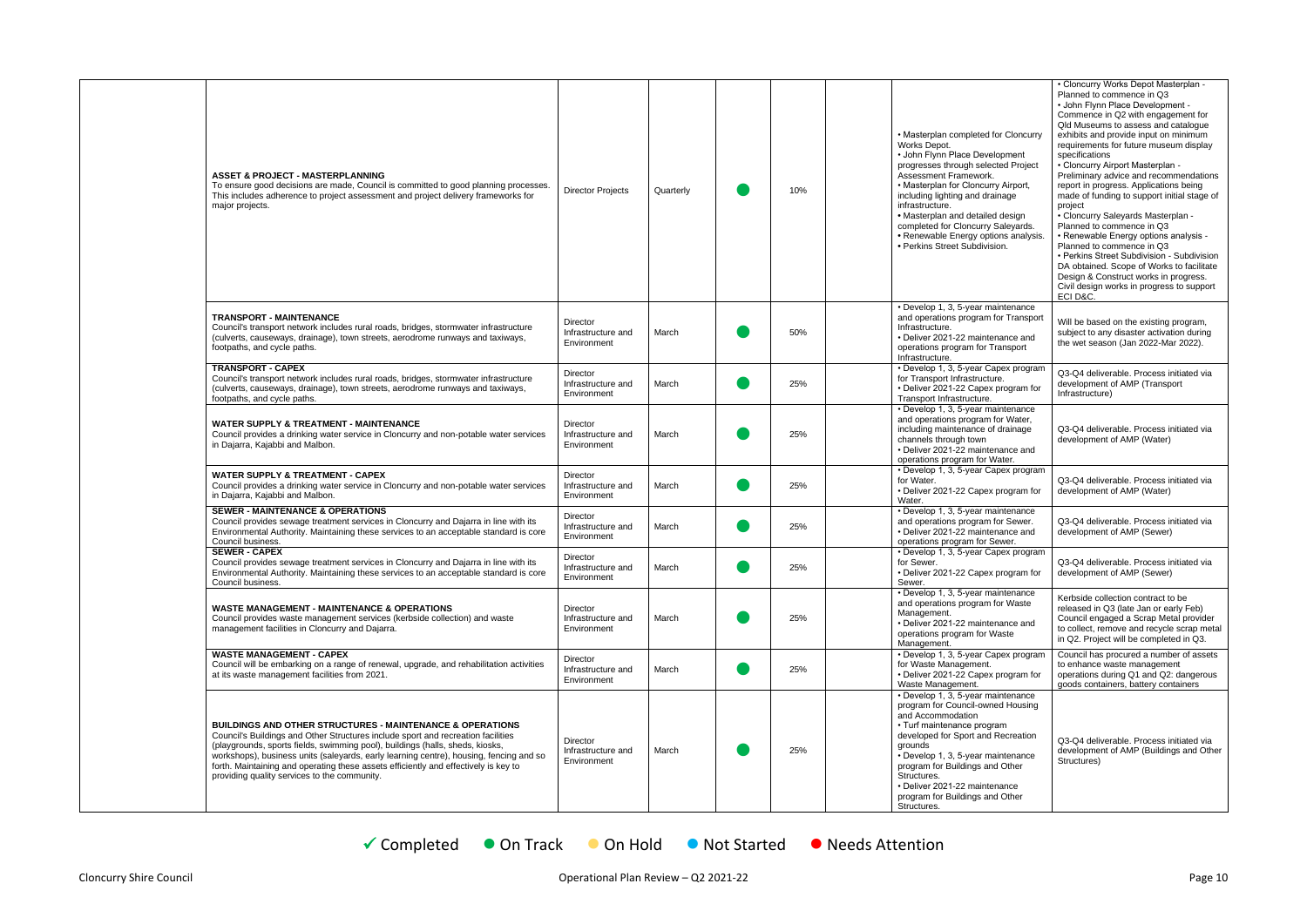|                                                                                                         | <b>TRANSPORT INFRASTRUCTURE - RMPC - RATES</b><br>The Road Maintenance and Performance Contract provides for Local Government staff<br>to work on State-controlled roads. In the Cloncurry Shire, the RMPC contract is<br>relevant to the following roads:<br>(7708) Cloncurry to Dajarra Road - Chainages 0 to 169.08<br>(15A) Barkly Highway - Chainage 0 to .2.218<br>(14E) McIlwraith Street and Ramsay Street (Flinders Highway) - Chainages 134.135 to<br>136.83<br>It is crucial to get the rates correct for this contract to ensure that Council does not<br>incur a loss when completing works under the contract. | Director<br>Infrastructure and<br>Environment | March   | 50% | • Annual review of RMPC (Road<br>Maintenance Performance Contract)<br>rates completed and endorsed.                                                                                                                                                                                                 | Annual review due Feb.<br>Audit/Review Feb 2022                                                                                                                       |
|---------------------------------------------------------------------------------------------------------|------------------------------------------------------------------------------------------------------------------------------------------------------------------------------------------------------------------------------------------------------------------------------------------------------------------------------------------------------------------------------------------------------------------------------------------------------------------------------------------------------------------------------------------------------------------------------------------------------------------------------|-----------------------------------------------|---------|-----|-----------------------------------------------------------------------------------------------------------------------------------------------------------------------------------------------------------------------------------------------------------------------------------------------------|-----------------------------------------------------------------------------------------------------------------------------------------------------------------------|
|                                                                                                         | TRANSPORT INFRASTRUCTURE - RMPC - DELIVERY<br>The Road Maintenance and Performance Contract provides for Local Government staff<br>to work on State-controlled roads. In the Cloncurry Shire, the RMPC contract is<br>relevant to the following roads:<br>(7708) Cloncurry to Dajarra Road - Chainages 0 to 169.08.<br>(15A) Barkly Highway - Chainage 0 to .2.218.<br>(14E) McIlwraith Street and Ramsay Street (Flinders Highway) - Chainages 134.135 to<br>136.83.                                                                                                                                                        | Director<br>Infrastructure and<br>Environment | Monthly | 75% | • RMPC delivered in accordance with<br>contract.<br>• Council receives monthly progress<br>updates.                                                                                                                                                                                                 | Ahead of schedule                                                                                                                                                     |
|                                                                                                         | <b>TRANSPORT INFRASTRUCTURE - TIDS</b><br>The Department of Transport and Main Roads provides TIDS funding to Councils to<br>assist in road maintenance and upgrade projects.                                                                                                                                                                                                                                                                                                                                                                                                                                                | Director<br>Infrastructure and<br>Environment | Monthly | 25% | • All TIDS (Transport Infrastructure<br>Development Scheme) projects meet<br>eligibility, time, quality, budget and<br>reporting requirements.<br>• Council receives monthly progress<br>updates.                                                                                                   | Sir Hudson Fysh Drive project will see the<br>balance of TIDS funding expended in Q3<br>and Q4                                                                        |
|                                                                                                         | <b>TRANSPORT INFRASTRUCTURE - R2R</b><br>The Department of Infrastructure and Regional Development provides R2R funding to<br>Councils to assist in transport infrastructure maintenance and upgrade projects.                                                                                                                                                                                                                                                                                                                                                                                                               | Director<br>Infrastructure and<br>Environment | Monthly | 25% | • All Roads 2 Recovery (R2R)<br>projects meet eligibility, time, quality,<br>budget and reporting requirements.<br>• Council receives monthly progress<br>updates.                                                                                                                                  | Sir Hudson Fysh Drive project will see the<br>balance of R2R funding expended in Q3<br>and Q4                                                                         |
|                                                                                                         | TRANSPORT INFRASTRUCTURE - DRFA - PROJECT MANAGEMENT<br>The DRFA is a joint Commonwealth and State Government arrangement that provides<br>a diverse range of funding relief measures following an eligible disaster. Activation,<br>eligibility, and funding/expenditure requirements are outlined in the Queensland<br>Disaster Relief and Recovery Guidelines.                                                                                                                                                                                                                                                            | <b>Chief Executive</b><br>Officer             | Monthly | 75% | • Procurement for DRFA (Disaster<br>Recovery Funding Arrangements)<br>project management services<br>initiated, scoped, progressed, and<br>completed.                                                                                                                                               | Tender released in Q2. Tender award<br>scheduled for Q3 (Feb Special Council<br>meeting).                                                                             |
|                                                                                                         | TRANSPORT INFRASTRUCTURE - DRFA - PROJECT/PROGRAM DELIVERY<br>The DRFA is a joint Commonwealth and State Government arrangement that provides<br>a diverse range of funding relief measures following an eligible disaster. Activation,<br>eligibility, and funding/expenditure requirements are outlined in the Queensland<br>Disaster Relief and Recovery Guidelines.                                                                                                                                                                                                                                                      | <b>Director Projects</b>                      | Monthly | 95% | • All DRFA projects are compliant with<br>regard to eligibility, time, cost, quality<br>and reporting requirements.<br>• Council receives monthly progress<br>updates.                                                                                                                              | Council nearing acquittals of all live<br>programs.                                                                                                                   |
|                                                                                                         | <b>ROAD USE AGREEMENTS / REGULATION OF HEAVY VEHICLES</b><br>The Mineral Resources Act provides for the entry into Road Use Agreements where<br>>10,000t of relevant material is to be hauled on a Local Government Controlled Road.                                                                                                                                                                                                                                                                                                                                                                                         | <b>Chief Executive</b><br>Officer             | Ongoing | 50% | • Road Use Agreement (RUA) signed<br>where >10,000t of relevant material is<br>carted on a local controlled road.<br>• NHVR permits/licences reviewed as<br>and when required.<br>• Road openings/closures have<br>regard to GVM.<br>• Annual review of RUAs.                                       | Protracted negotiations in place for 2 x<br>RUAs. Looking to finalise these<br>agreements in Q3.                                                                      |
| Council identifies<br>opportunities and<br>leverages funding to build<br>more resilient infrastructure. | TRANSPORT INFRASTRUCTURE - DRFA - BETTERMENT PROJECTS<br>Council occasionally has an opportunity to access external funding to build more robust<br>infrastructure via the Disaster Relief and Recovery Arrangements Betterment Program.<br>These projects aim to make regularly impacted assets more resilient, reducing future<br>recovery/restoration costs.                                                                                                                                                                                                                                                              | <b>Director Projects</b>                      | Ongoing | 25% | • Council develops and maintains list<br>of Betterment projects.<br>• Council will not be in a position to<br>secure Betterment Funding in 2021-<br>22 as there was no disaster activation<br>for 2021.                                                                                             | Council has a list of potential Betterment<br>Projects. However, with no disaster<br>activation in 20-21, there is no event to<br>link these prospective projects to. |
| Council invests in projects<br>and initiatives that improve<br>efficiencies in service                  | <b>GEOGRAPHIC INFORMATION SYSTEMS (GIS)</b><br>GIS is a powerful tool for visually representing data. It has the potential to provide<br>Council and community members with access to useful information to assist in decision<br>making.                                                                                                                                                                                                                                                                                                                                                                                    | Director<br>Infrastructure and<br>Environment | Ongoing | 50% | • Implementation of MapInfo project.<br>• Council's Geographic Information<br>System (GIS) is up to date,<br>containing: all relevant asset layers,<br>gravel pit information, CH clearance<br>information, rateable property<br>information, leases and licences, as-<br>constructed drawings etc. | System implemented. Training delivered<br>during Q2.<br>Bureau Service for ongoing<br>servicing/training under consideration                                          |
| delivery while achieving the<br>same or a higher level of<br>service.                                   | <b>BUSINESS SYSTEMS &amp; APPLICATIONS - ASSET MANAGEMENT</b><br>Council is looking to develop its asset management capabilities through the adoption of<br>an asset management system that integrates with Council's other business systems<br>(finance, records, GIS), allows for asset data capture (on any device, anywhere,<br>anytime), assists in maintenance planning/scheduling and improves Council reporting<br>on assets.                                                                                                                                                                                        | Director<br>Infrastructure and<br>Environment | June    | 25% | • Implementation of Assetic (from<br>$Q3$ ).                                                                                                                                                                                                                                                        | System utilised, but not to full capacity. To<br>progress during Q3                                                                                                   |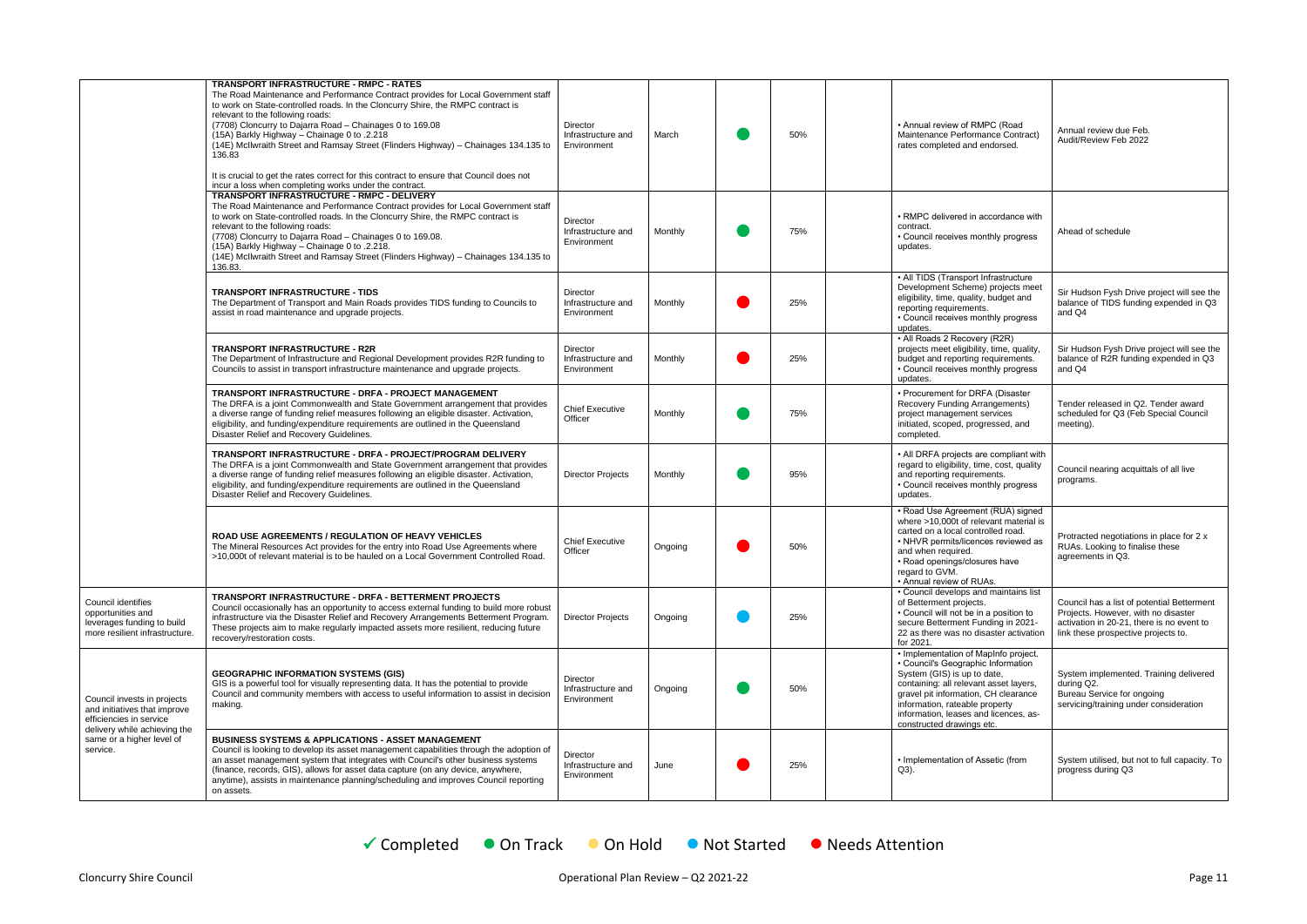

|  | FINANCIAL REPORTING - EXPENDITURE BY ASSET CLASS<br>To ensure visibility over operational costs and to review the impact of efficiency<br>measures, it is important that the organisation clearly captures and reviews these<br>costs. | Director Corporate<br>Services | Monthly |  | 50% |  | Monthly finance report details<br>operational expenditure by asset<br>class (water, wastewater, waste,<br>buildings, and facilities etc.). |
|--|----------------------------------------------------------------------------------------------------------------------------------------------------------------------------------------------------------------------------------------|--------------------------------|---------|--|-----|--|--------------------------------------------------------------------------------------------------------------------------------------------|
|--|----------------------------------------------------------------------------------------------------------------------------------------------------------------------------------------------------------------------------------------|--------------------------------|---------|--|-----|--|--------------------------------------------------------------------------------------------------------------------------------------------|

Monthly reports are provided to Directors by Cost Centre and Business Unit.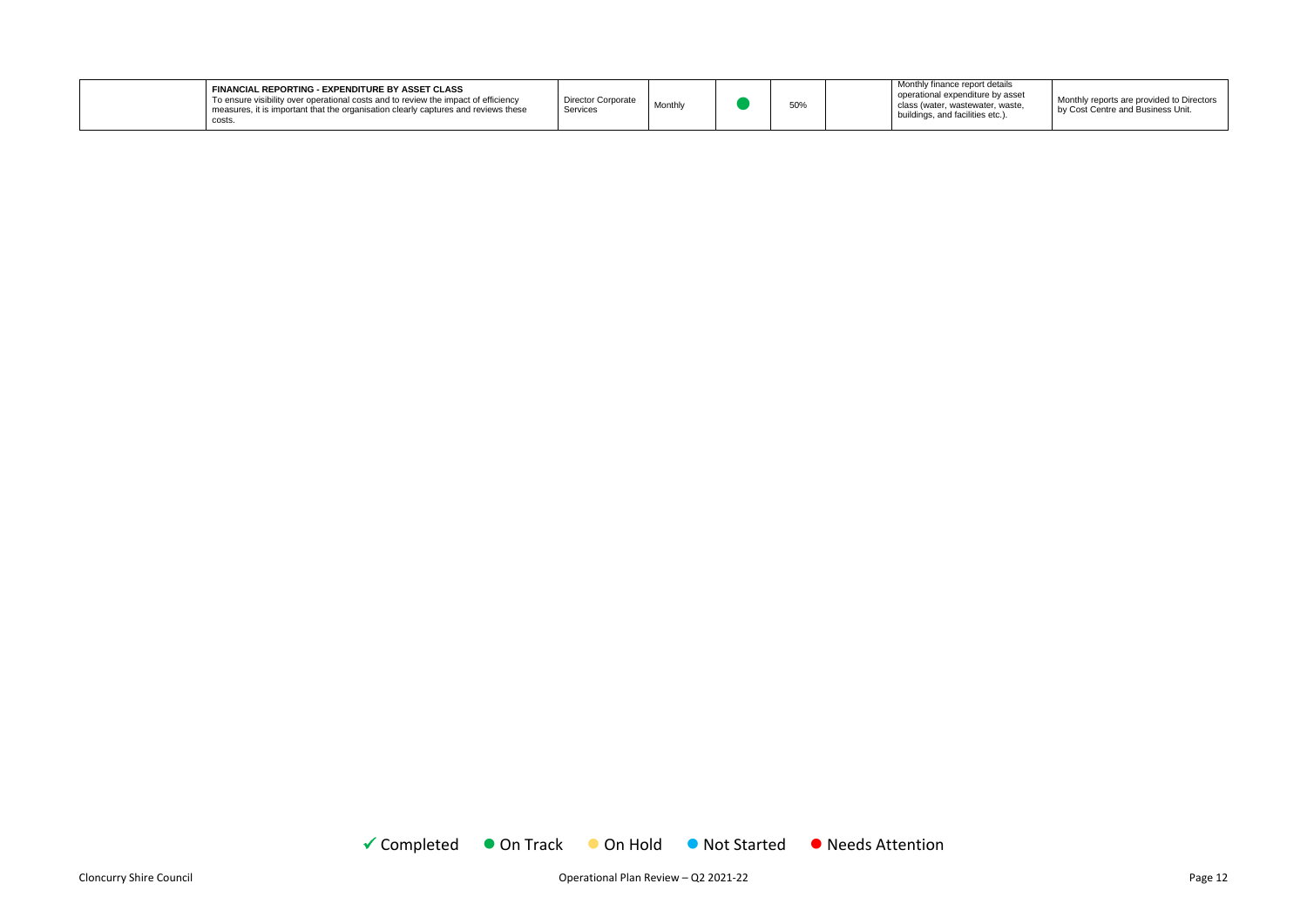

| <b>Valuing Our Environment</b>                                                                                                                                                                                                                                                  |                                                                                                                                                                                                                                                                                                                                                                                                                                |                                                      |                                            |                                             |                            |                                      |                                                                                                                                                                                                                                                                                                                                                                                                                                                          |                                                                                                                                                                                                                                                                                                          |  |  |
|---------------------------------------------------------------------------------------------------------------------------------------------------------------------------------------------------------------------------------------------------------------------------------|--------------------------------------------------------------------------------------------------------------------------------------------------------------------------------------------------------------------------------------------------------------------------------------------------------------------------------------------------------------------------------------------------------------------------------|------------------------------------------------------|--------------------------------------------|---------------------------------------------|----------------------------|--------------------------------------|----------------------------------------------------------------------------------------------------------------------------------------------------------------------------------------------------------------------------------------------------------------------------------------------------------------------------------------------------------------------------------------------------------------------------------------------------------|----------------------------------------------------------------------------------------------------------------------------------------------------------------------------------------------------------------------------------------------------------------------------------------------------------|--|--|
| Our natural resources are valued, our cultural heritage is protected, and our landscape amenity is improved.                                                                                                                                                                    |                                                                                                                                                                                                                                                                                                                                                                                                                                |                                                      |                                            |                                             |                            |                                      |                                                                                                                                                                                                                                                                                                                                                                                                                                                          |                                                                                                                                                                                                                                                                                                          |  |  |
| <b>Corporate Plan Activity</b>                                                                                                                                                                                                                                                  | <b>Area of Operations</b>                                                                                                                                                                                                                                                                                                                                                                                                      | <b>Accountability</b>                                | <b>Expected</b><br><b>Completion</b><br>Bv | Quarter<br><b>Progress</b><br><b>Status</b> | Overall<br><b>Progress</b> | Amended<br>Completion<br><b>Date</b> | <b>Measure of Success</b>                                                                                                                                                                                                                                                                                                                                                                                                                                | How successfully has this<br>outcome been achieved for this<br>quarter?                                                                                                                                                                                                                                  |  |  |
| Local government biosecurity<br>plans bring together all<br>sectors of the local<br>community to manage<br>invasive plants and animals.<br>They ensure resources are<br>targeted at the highest<br>priority pest management<br>activities, and those most<br>likely to succeed. | <b>BIOSECURITY PLAN</b><br>Council is required to adopt a Biosecurity Plan under the Biosecurity Act 2014. This<br>Plan will be developed in association with Biosecurity Queensland and a range of key<br>local stakeholders.                                                                                                                                                                                                 | Director<br>Infrastructure and<br>Environment        | Quarterly                                  |                                             | 50%                        |                                      | • Adopt Budget to enable required<br>actions under the Biosecurity Plan<br>2019-23.<br>• % implementation of Biosecurity<br>Plan (Action Plan).                                                                                                                                                                                                                                                                                                          | Mesquite program delivered in Q2 in<br>partnership with Southern Gulf<br>Catchments.                                                                                                                                                                                                                     |  |  |
| Council's waste reduction.<br>waste management and<br>recycling activities and<br>initiatives promote improved<br>environmental outcomes for<br>the Shire and the region.                                                                                                       | <b>WASTE MANAGEMENT - WASTE REDUCTION &amp; RECYCLING PLAN</b><br>The Waste Reduction and Recycling Act 2011 requires that Local Governments<br>prepare, adopt, and implement a Waste Reduction and Recycling Plan (s121-125), that<br>Local Governments review their Plan every three years (s126) and that they amend<br>where necessary (s127).                                                                             | Director<br>Infrastructure and<br>Environment        | Quarterly                                  |                                             | 50%                        |                                      | • Adopt/Review/Amend Waste<br>Reduction & Recycling Plan<br>(including Site Based Management<br>Plans).<br>• Implement Waste Reduction &<br>Recycling Plan.<br>• Review Waste Reduction &<br>Recycling Plan.<br>• Amend Waste Reduction &<br>Recycling Plan.                                                                                                                                                                                             | Recycling of scrap metal initiated Dec.<br>2021 and ongoing. Chipper unit<br>purchased to reduce green waste volume.<br>Battery recycling storage purchased                                                                                                                                              |  |  |
|                                                                                                                                                                                                                                                                                 | <b>WASTE MANAGEMENT - ENVIRONMENTAL AUTHORITY (EA)</b><br>Environmental authorities for waste management operations (and their associated<br>operating conditions) are largely determined by volume of waste received and type of<br>waste received. Council needs to review its operations and amend its EA where<br>volume and/or type of waste received push Council into a different EA category.                          | Director<br>Infrastructure and<br>Environment        | Quarterly                                  |                                             | 50%                        |                                      | • Review and amend Environmental<br>Authority for waste management in<br>Cloncurry as required (e.g., to ensure<br>volumetric requirements are met).                                                                                                                                                                                                                                                                                                     | Submitted to DES in Q2                                                                                                                                                                                                                                                                                   |  |  |
|                                                                                                                                                                                                                                                                                 | <b>WASTE MANAGEMENT - OPERATIONS</b><br>Council's Environmental Authority requires that Council undertake a range of<br>monitoring and reporting activities in relation to waste management activities. This<br>includes requirements around monitoring of ground water, tracking volumes and types<br>of waste received, provision of annual reporting and so on.                                                             | Director<br>Infrastructure and<br>Environment        | Monthly                                    |                                             | 30%                        |                                      | • Council creates a compliance<br>program for all waste management<br>monitoring and reporting<br>requirements.<br>• Council budgets for and meets all<br>monitoring and reporting<br>requirements associated with its EA<br>for waste management.<br>• Council develops and maintains<br>longitudinal data sets for all<br>monitoring and reporting activities in<br>line with the EA and other reporting<br>requirements.                              | Additional staff resources allocated to<br>facility<br>Additional cover material sourced to<br>address DES concerns on wind-blown<br>litter<br>Annual report submitted to DES in Q2<br>Additional work required to address some<br>longer-term compliance challenges                                     |  |  |
|                                                                                                                                                                                                                                                                                 | <b>WASTE MANAGEMENT COMPLIANCE - RECEIPT OF REGULATED WASTE</b><br>Under Queensland's environmental protection legislation waste handlers are required<br>to submit waste tracking information to the Department of Environment and Science<br>(the department) as part of the system for tracking waste types as listed in Schedule 11<br>of the Environmental Protection Regulation 2019.                                    | <b>Director</b><br>Infrastructure and<br>Environment | Monthly                                    |                                             | 50%                        |                                      | • Council develops and implements a<br>system to manage waste tracking for<br>regulated waste streams (e.g.,<br>batteries, tyres etc.).<br>• Council meets all requirements in<br>relation to waste tracking certificates.                                                                                                                                                                                                                               | Ongoing reporting to DES                                                                                                                                                                                                                                                                                 |  |  |
| Council's utility services are<br>efficient, effective, and<br>compliant with the<br><b>Environmental Authorities</b><br>and other regulatory<br>instruments that govern<br>these services.                                                                                     | <b>SEWERAGE TREATMENT - MONITORING REQUIREMENTS</b><br>Council operates under an Environmental Authority in delivering wastewater services. It<br>is important that Council is aware of, and meets its responsibilities under this Authority,<br>including those in relation to monitoring of inputs, outputs and impacts and in relation to<br>reporting: reporting of non-compliances, submission of SWIM data and so forth. | Director<br>Infrastructure and<br>Environment        | Quarterly                                  |                                             | 25%                        |                                      | • Budget for and establish a compliant<br>Monitoring Program for sewer<br>treatment services in Cloncurry and<br>Dajarra.<br>• Develop and maintain longitudinal<br>datasets for all monitored parameters.<br>• Budget for and establish a compliant<br>Reporting Program for sewer<br>treatment operations in Cloncurry and<br>Dajarra.<br>• Complete and submit all monthly,<br>quarterly, and annual reporting in line<br>with the Reporting Program. | Ongoing reporting to DES on treated<br>sewage parameters.<br>Licensing documentation to become a<br>recycled water provider in progress. Aim<br>to complete in Q3 2021-22.<br>Currently in discussions with Racing<br>Queensland in relation to release of<br>treated effluent to the Equestrian Centre. |  |  |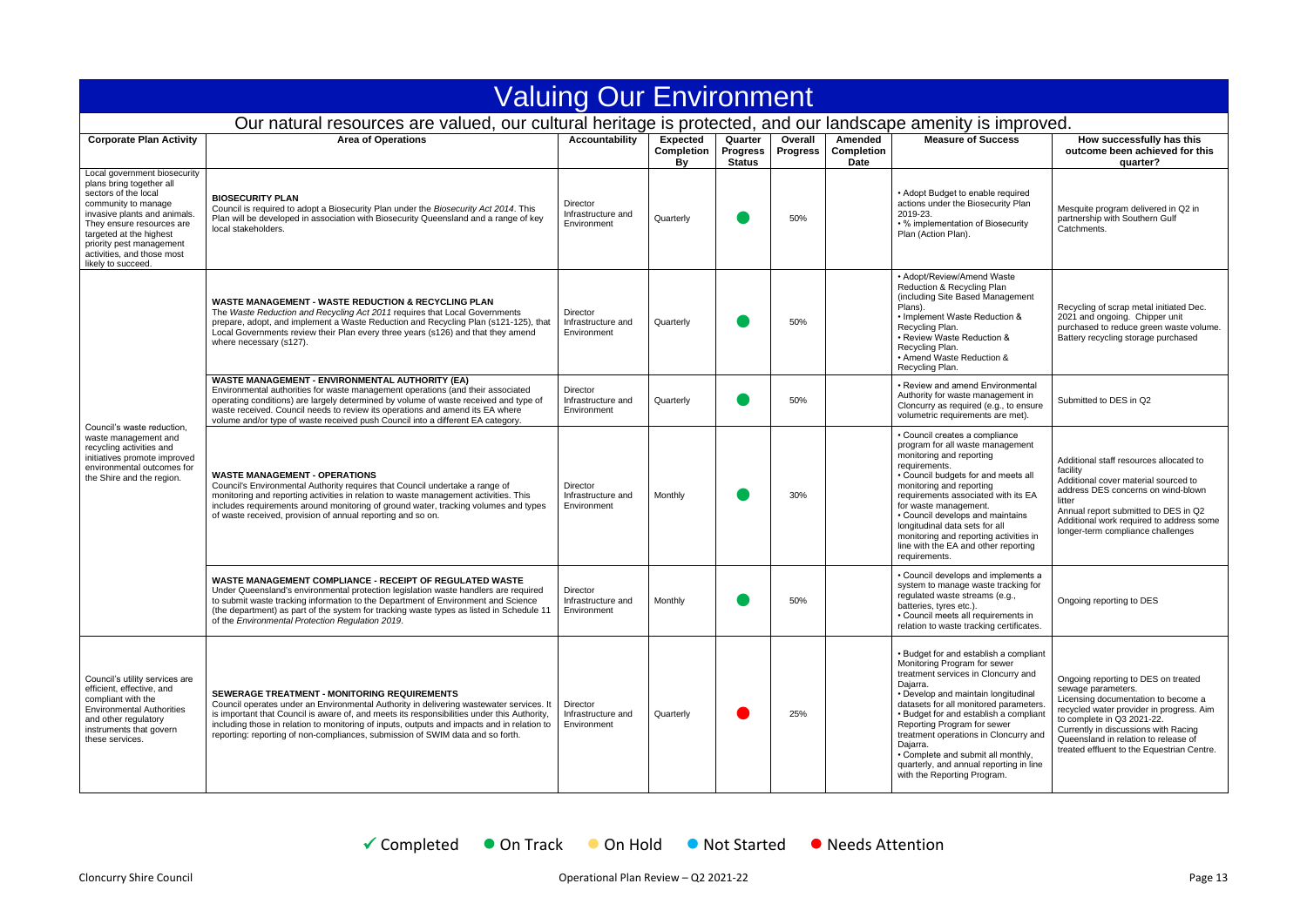| DRINKING WATER QUALITY MANAGEMENT PLAN<br>Sections 92-101 of the Water Supply (Safety and Reliability) Act 2008 requires that all<br>drinking water service providers (such as Council) must prepare a Drinking Water<br>Quality Management Plan. The Act also requires that Council review, amend where<br>necessary and report on the implementation of the DWQMP.                                                                                                                                                                                                                                                                           | Director<br>Infrastructure and<br>Environment | Quarterly      | 50% | • Compliance with DWQMP reporting,<br>reviewing, and auditing requirements.<br>Submitted to regulators Dec. 2021<br>• Council prepares an adequate<br>Review of improvement items identified in<br>budget to ensure the implementation<br>the 3rd party audit are being reported to<br>of the Risk Management<br>the Audit Committee (most recently on 30<br>Improvement Plan and to address<br>November 2021).<br>improvement activities recommended<br>by 3rd Party Audit.                                                                                                                                                                                                                                                                                                                                                                                                                          |
|------------------------------------------------------------------------------------------------------------------------------------------------------------------------------------------------------------------------------------------------------------------------------------------------------------------------------------------------------------------------------------------------------------------------------------------------------------------------------------------------------------------------------------------------------------------------------------------------------------------------------------------------|-----------------------------------------------|----------------|-----|-------------------------------------------------------------------------------------------------------------------------------------------------------------------------------------------------------------------------------------------------------------------------------------------------------------------------------------------------------------------------------------------------------------------------------------------------------------------------------------------------------------------------------------------------------------------------------------------------------------------------------------------------------------------------------------------------------------------------------------------------------------------------------------------------------------------------------------------------------------------------------------------------------|
| <b>CLONCURRY WATER TREATMENT - MONITORING &amp; REPORTING</b><br><b>REQUIREMENTS</b><br>Council, as a drinking water service provider under the Water Supply (Safety and<br>Reliability Act) 2008, is responsible for providing safe and reliable drinking water. As<br>part of this responsibility, Council is required to conduct routine monitoring on drinking<br>water quality and to forward/publish these reports to the regulator and to other<br>stakeholders. It is also a requirement that Council publishes its Customer Service<br>Standards for provision of drinking water services (per s115 of the Water Supply Act<br>2008). | Director<br>Infrastructure and<br>Environment | <b>Monthly</b> | 50% | . Establish and review Customer<br>Service Standards.<br>• Budget for and establish a compliant<br>Monitoring Program for water<br>SWIM results posted to website<br>treatment services in Cloncurry.<br>All water quality monitoring processes<br>well established. No issues with water<br>• Develop and maintain a longitudinal<br>quality identified.<br>dataset for all monitored parameters.<br>• Budget for and establish a compliant<br>Level 6 water restrictions imposed for a<br>Reporting Program for water<br>24-hour period in December 2021 to<br>treatment operations in Cloncurry.<br>address post-storm electrical issues that<br>• Complete and submit all monthly,<br>impacted on town supply.<br>quarterly, and annual reporting in line<br>with the Reporting Program, including<br>the submission of SWIM data.                                                                |
| DAJARRA WATER TREATMENT - REPORTING REQUIREMENTS<br>Council is in the process of transitioning the Dajarra non-potable water supply scheme<br>to a drinking water supply scheme.                                                                                                                                                                                                                                                                                                                                                                                                                                                               | Director<br>Infrastructure and<br>Environment | Quarterly      | 50% | • Budget for and establish a compliant<br>Monitoring Program for water<br>treatment services in Dajarra (as if<br>the Dajarra Scheme were a Scheme<br>registered for the supply of drinking<br>water).<br>All water quality monitoring requirements<br>• Develop and maintain longitudinal<br>being met.<br>dataset for all monitored parameters.<br>Design and renewal of water reticulation<br>• Budget for and establish a compliant<br>system ongoing<br>Reporting Program for water<br>Water reticulation design completed by<br>treatment operations in Dajarra (as if<br>June 30 view to construct first quarter 22-<br>the Dajarra Scheme were a Scheme<br>23 financial year.<br>registered for supply of<br>potable/treated water).<br>• Complete and submit all monthly,<br>quarterly and annual reporting in line<br>with the Reporting Program, including<br>the submission of SWIM data. |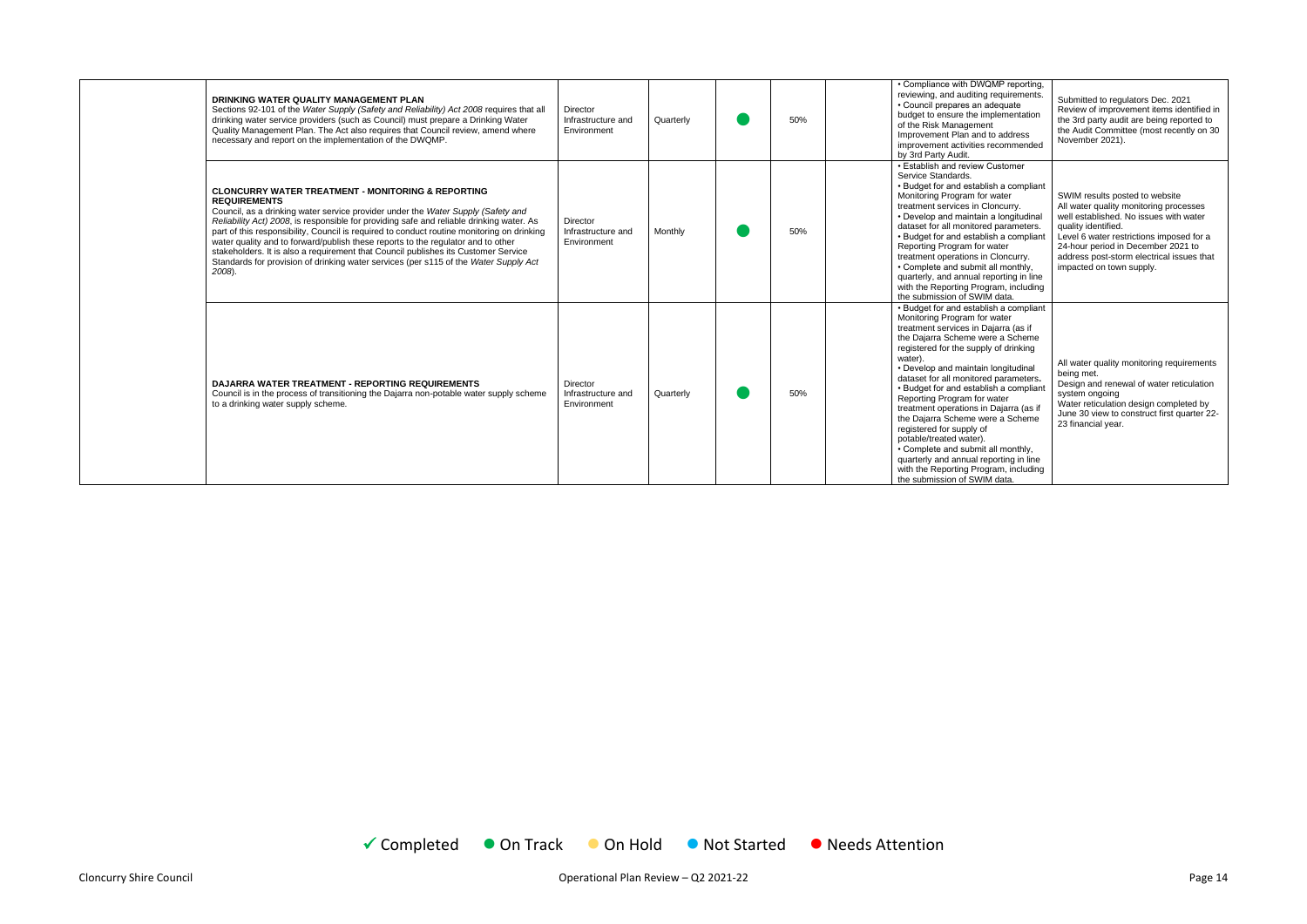## Effective & Inclusive Governance

Council decision-making processes are efficient, effective, transparent, and inclusive. Decision-making promotes and balances the long-term sustainability of our community, our environment, our assets, and our finances. As an organisation, we are committed to quality customer service and continuous improvement.

|                                                                                                                                                                                                            |                                                                                                                                                                                                                                                                                                                                                                                                                                                                                                                                                                                                                                                                                                                            |                                          |                                            |                                             | .                          |                                             |                                                                                                                                                                                                                                                                                          |                                                                                                                                                                                                                                                                                                                      |
|------------------------------------------------------------------------------------------------------------------------------------------------------------------------------------------------------------|----------------------------------------------------------------------------------------------------------------------------------------------------------------------------------------------------------------------------------------------------------------------------------------------------------------------------------------------------------------------------------------------------------------------------------------------------------------------------------------------------------------------------------------------------------------------------------------------------------------------------------------------------------------------------------------------------------------------------|------------------------------------------|--------------------------------------------|---------------------------------------------|----------------------------|---------------------------------------------|------------------------------------------------------------------------------------------------------------------------------------------------------------------------------------------------------------------------------------------------------------------------------------------|----------------------------------------------------------------------------------------------------------------------------------------------------------------------------------------------------------------------------------------------------------------------------------------------------------------------|
| <b>Corporate Plan Activity</b>                                                                                                                                                                             | <b>Area of Operations</b>                                                                                                                                                                                                                                                                                                                                                                                                                                                                                                                                                                                                                                                                                                  | <b>Accountability</b>                    | <b>Expected</b><br><b>Completion</b><br>Bv | Quarter<br><b>Progress</b><br><b>Status</b> | Overall<br><b>Progress</b> | Amended<br><b>Completion</b><br><b>Date</b> | <b>Measure of Success</b>                                                                                                                                                                                                                                                                | How successfully has this<br>outcome been achieved for this<br>quarter?                                                                                                                                                                                                                                              |
| Consultation and<br>engagement are undertaken<br>in a way that is appropriate to<br>the scope and potential<br>impact of Council decisions<br>and respects the position and<br>opinion of all stakeholders | <b>COMMUNITY ENGAGEMENT</b><br>Democratic representation, social inclusion and meaningful community engagement is<br>one of the local government principles outlined in section 4 of the Local Government<br>Act 2009. It is important that Council solicits community feedback on major initiatives,<br>either as a legislative requirement (e.g., Planning Scheme, Biosecurity Plan, Waste<br>Reduction and Recycling Plan) or as a business-as-usual practice that contributes to<br>the good governance of the Shire.                                                                                                                                                                                                  | <b>Chief Executive</b><br>Officer        | Quarterly                                  |                                             | 50%                        |                                             | • Community Forums x 2.<br>• Smoko with the Mayor.<br>• Community/stakeholder<br>engagement sessions held where<br>relevant.<br>• Community Satisfaction Survey.                                                                                                                         | Community forum held in November 2021<br>with another scheduled for May 2022;<br>Smoko with the Mayor scheduled and<br>held regularly.<br>Community Satisfaction Survey under<br>development.<br>Stakeholder engagement on Council<br>projects include Chinaman Creek Dam<br>Recreational Area and Pathway projects. |
| Review, update and<br>implement the deliverables of<br>key strategic plans (tourism,<br>economic development,<br>biosecurity)                                                                              | <b>CORPORATE PLAN</b><br>The Corporate Plan defines Council's strategic vision for the next five years and<br>identifies the ways in which Council will measure its performance in delivering on this<br>vision.<br>s105(5)(a)(i) of the Local Government Act 2009 identifies the requirement to have a<br>Corporate Plan.<br>s165 of the Local Government Regulation 2012 outlines the preparation requirements<br>for the Corporate Plan and s166 of the Local Government Regulation 2012 outlines the<br>content requirements of the Corporate Plan (strategic direction of Council, performance<br>indicators for measuring progress in achieving Council's vision for the future)                                     | <b>Chief Executive</b><br>Officer        | April                                      |                                             | 50%                        |                                             | • Corporate Plan reviewed annually<br>(April).<br>· Performance against Corporate<br>Plan deliverables captured in Annual<br>Report (November).                                                                                                                                          | Council adopted its Annual Report for<br>2020-21 in December 2021. This report<br>contained a review of the 5-year period<br>between 2016-2021, including<br>performance against Corporate Plan<br>Deliverables.                                                                                                     |
|                                                                                                                                                                                                            | <b>OPERATIONAL PLAN</b><br>The Operational Plan is a major planning document within council's corporate<br>performance, planning, reporting and risk management framework. It outlines the<br>significant initiatives and key operational activities that Council delivers in a given<br>financial year to progress the priorities and strategies in the Corporate Plan.<br>s105(5)(a)(v) of the Local Government Act 2009: requirement to have an Operational<br>Plan<br>s175 of the Local Government Regulation 2012 outlines the requirements that the<br>Operational Plan is consistent with the annual budget, states how Council will<br>implement the Corporate Plan and how Council will manage operational risks. | <b>Chief Executive</b><br>Officer        | Quarterly                                  |                                             | 50%                        |                                             | • Quarterly reports on annual<br>Operational Plan completed and<br>published on Council's website.<br>• Draft of Operational Plan for<br>following financial year presented<br>(May).<br>• Operational Plan for following<br>financial year adopted (June).                              | Q2 Operational Plan updates provided at<br>January 2022 Ordinary Meeting of<br>Council.                                                                                                                                                                                                                              |
|                                                                                                                                                                                                            | <b>ICT STRATEGY</b><br>Council's operations are increasingly reliant on ICT/digital technology. This enables<br>productivity and performance dividends when implemented well and also exposes<br>Council to a wide range of risks. To manage these risks and opportunities, Council will<br>adopt a 5-year ICT Strategy.                                                                                                                                                                                                                                                                                                                                                                                                   | <b>Director Corporate</b><br>Services    | Quarterly                                  |                                             | 10%                        |                                             | • ICT Strategy developed with<br>coverage of 1) governance; 2)<br>emerging trends and technologies; 3)<br>business systems and applications; 4)<br>infrastructure and technology; 5) IT<br>business continuity; 6) security; 7)<br>project management; and 8)<br>information management. | Consultant engaged, meetings held, and<br>initial data provided, more comprehensive<br>data still to be collated.                                                                                                                                                                                                    |
|                                                                                                                                                                                                            | <b>ECONOMIC DEVELOPMENT</b><br>Council's economic development portfolio covers a wide range of projects and<br>initiatives that are designed to attract and retain population, facilitate investment,<br>sustain, and grow local businesses, diversify business and industry opportunities and<br>so on. Many of these initiatives and the deliverables associated with them are captured<br>in Council's Economic Development Strategy.                                                                                                                                                                                                                                                                                   | Director Community<br>Services           | Quarterly                                  |                                             | 50%                        |                                             | • Review and update of Council's<br>Economic Development Strategy.<br>• % implementation of Economic<br>Development Strategy.                                                                                                                                                            | • Updated Economic Strategy currently<br>sitting with CEO for review.<br>• Investment and projects underway<br>include: Butchers Creek; 7708; Perkins<br>Street Subdivision and Bullpens.<br>• Rail and Roads Forum is scheduled for<br>May 2022.                                                                    |
| Council's budgeting and<br>investment decisions ensure<br>Council's continued financial<br>sustainability.                                                                                                 | <b>RATES</b><br>Rates and charges constitute approximately 50% of Council's revenue.<br>Section 104(1) of the Local Government Act 2009 provides that Council may levy rates<br>or charges only by a rate notice. Section 104(2) outlines the content requirements of a<br>rate notice.                                                                                                                                                                                                                                                                                                                                                                                                                                    | Director Of<br><b>Corporate Services</b> | Monthly                                    |                                             | 50%                        |                                             | • 1st half rates levied in August 2021.<br>• 2nd half rates levied in February<br>2022.<br>• Monthly Finance Report tracks rates<br>revenue and rates arrears.                                                                                                                           | 1st half years rates issued, 2nd half<br>progressing. Arrears action delayed due<br>to staff shortages.                                                                                                                                                                                                              |
| Council invests in technology<br>where such investments<br>drive improved compliance,<br>productivity, customer<br>service and security.                                                                   | <b>ICT + BUSINESS SYSTEMS &amp; APPLICATIONS</b><br>Council's ICT + Business Systems and Applications are increasingly important in<br>enabling Council to deliver services to the community. These costs include phones,<br>internet, other ICT hardware, software programs, servers and so forth.                                                                                                                                                                                                                                                                                                                                                                                                                        | <b>Director Corporate</b><br>Services    | Quarterly                                  |                                             | 50%                        |                                             | • ICT Operational Plan developed<br>(August) and implemented (quarterly<br>reporting thereafter) in line with ICT<br>Strategy.                                                                                                                                                           | New CX3 phone system implemented.                                                                                                                                                                                                                                                                                    |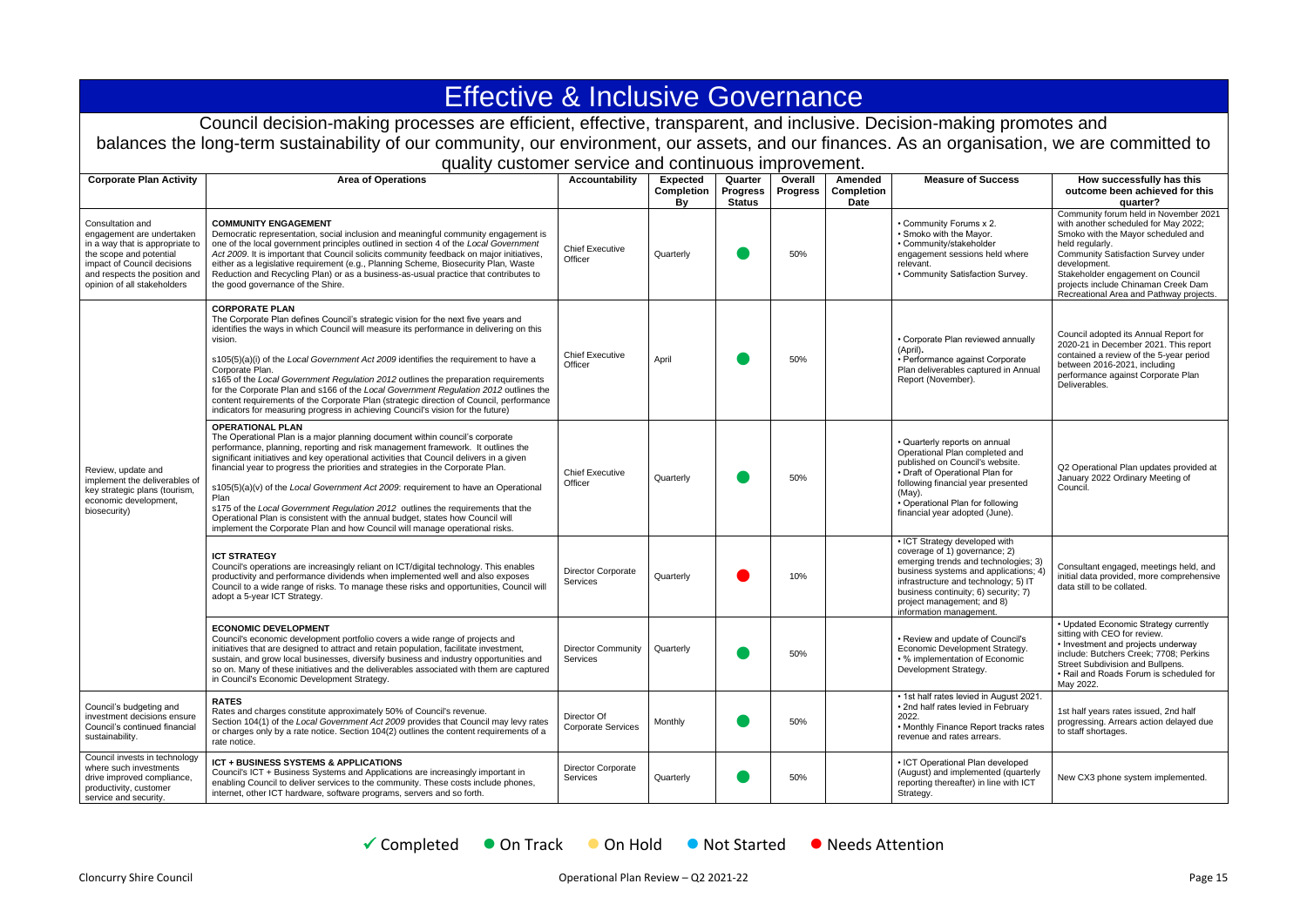| Council develops,<br>implements, and maintains<br>effective and compliant<br>governance and risk<br>frameworks<br>(governance, finance, risk,<br>assets, projects). | <b>BUDGET PROCESS - PREPARATION, ADOPTION, REVIEW</b><br>Annual budget preparation requires a review of grant, rate and other revenue streams,<br>operational and maintenance expenditure requirements, capital expenditure<br>requirements, impact of investment decisions on depreciation, a review of fees and<br>charges, plant and fleet replacement scenarios, tender/procurement activities<br>scheduled for the year, key projects and initiatives to be delivered, the cost of<br>compliance activities, sustainability ratios and so forth.<br>ss169-172 of the Local Government Regulation 2012 outlines the preparation, content<br>and amendment requirements for a Local Government's budget.                                                                                                                                                             | <b>Chief Executive</b><br>Officer     | Quarterly | 50%  | • Council develops and implements a<br>Budget Process (rates, fees and<br>charges, CapEx, plant and fleet<br>replacement, priority projects and<br>initiatives, review of sustainability<br>indicators etc.).<br>• The Budget is adopted in line with<br>ss169-172 of the Local Government<br>Regulation 2012 (June).<br>• The Budget is reviewed/amended in<br>line with ss169-172 (February).                                | Budget deliverables on track                                                                                                                                                                                                                               |
|---------------------------------------------------------------------------------------------------------------------------------------------------------------------|-------------------------------------------------------------------------------------------------------------------------------------------------------------------------------------------------------------------------------------------------------------------------------------------------------------------------------------------------------------------------------------------------------------------------------------------------------------------------------------------------------------------------------------------------------------------------------------------------------------------------------------------------------------------------------------------------------------------------------------------------------------------------------------------------------------------------------------------------------------------------|---------------------------------------|-----------|------|--------------------------------------------------------------------------------------------------------------------------------------------------------------------------------------------------------------------------------------------------------------------------------------------------------------------------------------------------------------------------------------------------------------------------------|------------------------------------------------------------------------------------------------------------------------------------------------------------------------------------------------------------------------------------------------------------|
|                                                                                                                                                                     | <b>EXTERNAL AUDIT - EOFY &amp; FINANCIAL STATEMENTS</b><br>The external audit provides independent assurance that council's annual financial<br>statements are reliable and comply with prescribed requirements. It is primarily a<br>financial audit which assesses Council's internal control framework and focuses on the<br>material components of Council's financial statements and how significant financial<br>reporting risks have been dealt with by management.<br>Section 104(5)(b)(i) of the Local Government Act 2009 requires that the system of<br>financial management established by a local government must include the following<br>financial accountability documents: general purpose financial statements, asset<br>registers, an annual report and a report on the results of an annual review of the<br>implementation of the operational plan | <b>Director Corporate</b><br>Services | Annually  | 50%  | • Audit Opinion: unmodified audit<br>opinion (no qualifications, no<br>emphasis).<br>• Internal Controls: Control<br>Environment, Monitoring Activities,<br>Risk Assessment, Control Activities,<br>Information and Communication: at<br>least 4/5 green lights. No red lights.<br>• Financial Statement Preparation:<br>End of Financial Year Processes.<br>Timeliness, Quality: All green lights.<br>No red lights.          | 2020-21 audit signed off as unqualified.<br>Traffic light system changed and limited to<br>audit issues 3 x green and 32 x amber<br>received.                                                                                                              |
|                                                                                                                                                                     | <b>EXTERNAL AUDIT - AG Report</b><br>Section 213 of the Local Government Regulation 2012 requires that the Auditor-<br>General's Observation Report is tabled by the Mayor at the first Council Meeting after<br>receipt of the report.                                                                                                                                                                                                                                                                                                                                                                                                                                                                                                                                                                                                                                 | <b>Chief Executive</b><br>Officer     | November  | 100% | • Observation Report tabled in line<br>with Local Government Regulation<br>2012 timeframes.                                                                                                                                                                                                                                                                                                                                    | Completed. Observation Report tabled in<br>line with Local Government Regulation<br>2012 requirements.                                                                                                                                                     |
|                                                                                                                                                                     | <b>INTERNAL AUDIT</b><br>Internal auditing is an independent, objective assurance and consulting activity<br>designed to add value and improve an organisation's operations. It helps an<br>organisation accomplish its objectives by bringing a systematic, disciplined approach to<br>evaluate and improve the effectiveness of risk management, control, and governance<br>processes.<br>Section 207(1) of the Local Government Regulation 2012 requires that Council prepare<br>an internal audit plan, carry out an internal audit, prepare a progress report for the<br>internal audit and assess compliance with the internal audit plan.                                                                                                                                                                                                                        | <b>Chief Executive</b><br>Officer     | Quarterly | 50%  | • Develop and adopt an internal audit<br>plan for the financial year (identifying<br>operational risks, how they have been<br>evaluated, which are the most<br>significant, the control measures that<br>Cloncurry Shire Council has adopted<br>or is to adopt, to manage the most<br>significant operational risks).<br>• Appoint internal auditor to complete<br>the audits identified in the internal<br>audit plan (July). | Internal Audit Plan updated in November<br>2021.<br>Draft Internal Audit into Organisational<br>Culture received from internal auditor.<br>Feedback provided and pathway to<br>completion established.                                                     |
|                                                                                                                                                                     | <b>INTERNAL AUDIT</b><br>Section 207(1) of the Local Government Regulation 2012 requires that Council prepare<br>an internal audit plan, carry out an internal audit, prepare a progress report for the<br>internal audit and assess compliance with the internal audit plan.<br>Council will conduct a minimum of two internal audits each financial year, targeting<br>areas of organisational risk.                                                                                                                                                                                                                                                                                                                                                                                                                                                                  | <b>Chief Executive</b><br>Officer     | Quarterly | 100% | • Completion of internal audits<br>scheduled for 2021-22.<br>• Prepare progress report for the<br>internal audit and present to Audit<br>Committee.                                                                                                                                                                                                                                                                            | Progress in line with required<br>deliverables. Internal Audit Plan adopted<br>and updated as required. Internal Audit<br>program has been rolled out, with draft<br>report for the first Internal Audit received<br>in Q2. Will be finalised early in Q3. |
|                                                                                                                                                                     | <b>AUDIT COMMITTEE - MEMBERSHIP</b><br>Section 105 of the Local Government Act 2009 requires Council to establish an Audit<br>Committee to monitor and review the integrity of financial documents; and the internal<br>audit function; and the effectiveness and objectivity of the local government's internal<br>auditors.<br>Section 210 of the Local Government Regulation 2012 defines composition<br>- Consist of at least 3 members and no more than 6 members; - Having 2, but no more<br>than 2 Councillors; having at least 1 member who has significant experience and skills<br>in financial matters; with Council to appoint a chairperson of the Audit Committee                                                                                                                                                                                         | <b>Chief Executive</b><br>Officer     | Quarterly | 100% | • Budget for Audit Committee<br>developed and adopted.<br>• Composition of Audit Committee<br>confirmed in accordance with the<br>requirements of the Local<br>Government Act 2009 and Local<br>Government Regulation 2012.                                                                                                                                                                                                    | Budget adopted and composition of Audit<br>Committee confirmed:<br>(Independent) Chair: Brenden Macrae<br>Members: Cr Sam Daniels, Cr Vicky<br>Campbell                                                                                                    |
|                                                                                                                                                                     | <b>AUDIT COMMITTEE - MEETINGS</b><br>Section 211 of the Local Government Regulation 2012 requires the Audit Committee to<br>meet at least twice each financial year. These meetings should coincide with<br>completion/review of the internal audit plan, internal audit reports and progress reports,<br>review of draft financial statements, and the review of the Auditor-General's audit report<br>about the financial statements.                                                                                                                                                                                                                                                                                                                                                                                                                                 | <b>Chief Executive</b><br>Officer     | Quarterly | 50%  | • Audit Committee meeting schedule<br>confirmed for financial year.<br>• Audit Committee meetings held in<br>accordance with schedule.<br>• Audit Committee reviews internal<br>audit function, internal audit progress<br>reports, draft financial statements etc.<br>• Audit Committee self-assessment<br>completed                                                                                                          | Audit Committee requirements are being<br>met. Most recent meeting held 30<br>November 2021. Minutes of this meeting<br>will form part of January 2022 Ordinary<br>Council meeting report.                                                                 |
|                                                                                                                                                                     |                                                                                                                                                                                                                                                                                                                                                                                                                                                                                                                                                                                                                                                                                                                                                                                                                                                                         |                                       |           |      |                                                                                                                                                                                                                                                                                                                                                                                                                                |                                                                                                                                                                                                                                                            |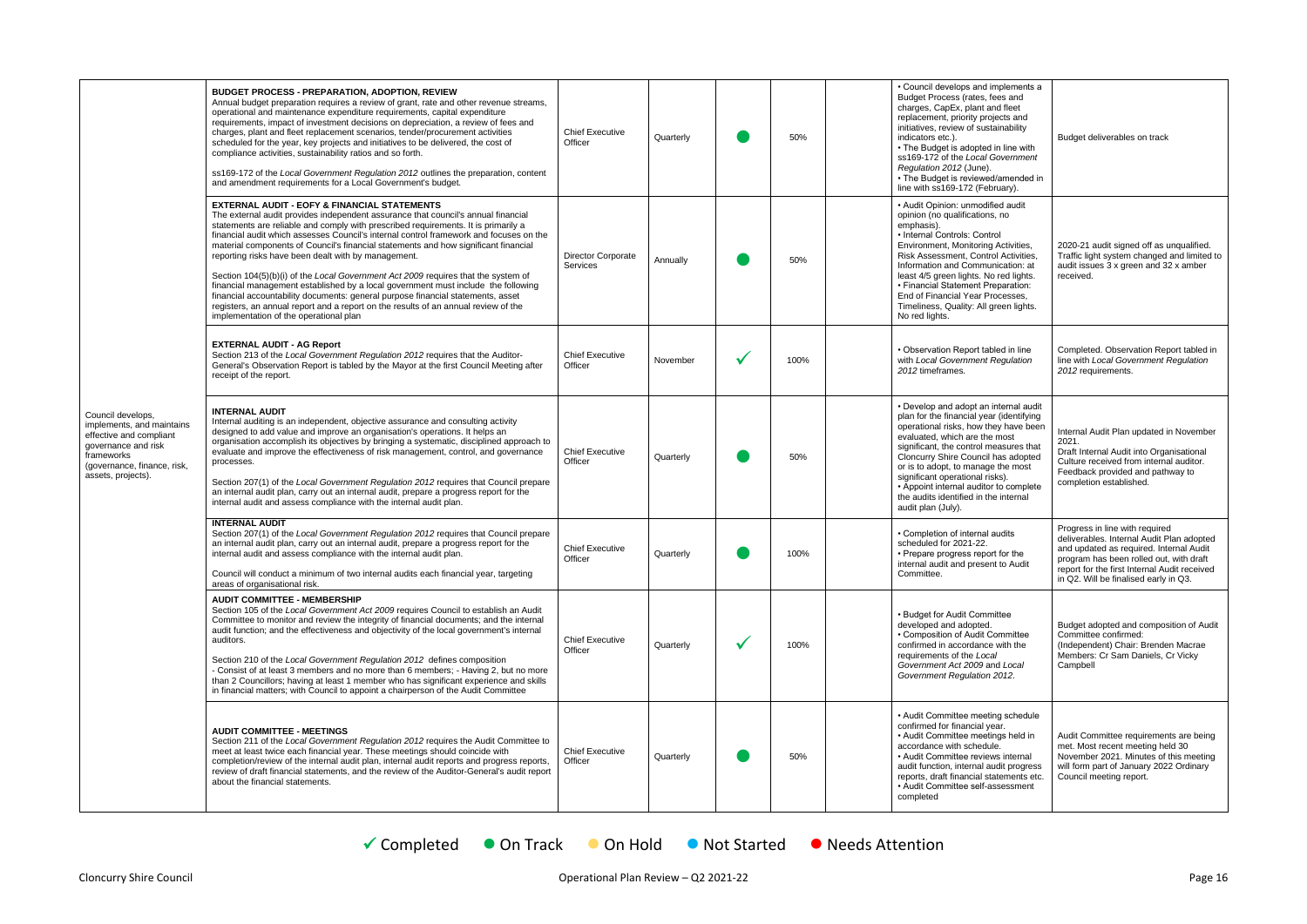| <b>ENTERPRISE RISK MANAGEMENT - FRAMEWORK</b><br>Council's operations span a wide spectrum of disciplines, fields, and environments.<br>This diversity of activity creates an equally diverse and complex range of risks as well<br>as a wealth of opportunities for Council.                                                                                                                                                                                                                                                                                                                                                                           | <b>Chief Executive</b><br>Officer     | Quarterly | 40%   | • Adoption / review of Enterprise Risk<br>Management Framework (August).<br>• Annual review of Council's Risk<br>Management Policy (December).<br>• Review and update of Strategic and<br>Operational Risk Registers (October).<br>• Review of Business Continuity Plan<br>(November).<br>• Review of Fraud Risk Register<br>(February)<br>• Implementation of DWQMP risk<br>management improvement plan<br>(monthly).<br>• Implementation of compliance<br>frameworks, monitoring and reporting<br>for water, sewer and waste (monthly,<br>quarterly, annual).<br>• Council reports incorporate a review<br>of relevant risks (policy, legal,<br>financial etc. - monthly).<br>• Review of insurance (May). | Q2 deliverables scheduled for delivery in<br>$Q3$ :<br>Enterprise Risk Framework: to be<br>adopted in Q3<br>Risk Management Policy: to be reviewed<br>in Q3<br>Other items completed as scheduled:<br>Strategic and Operational Risk Register<br>reviewed in Q1 and Q2<br>Business Continuity Plan: reviewed in Q2<br>by ELT and activated in Q2 in response to<br>Covid-19<br>Compliance reporting improving for water,<br>sewer, waste.<br>Council reports incorporating review of<br>risk |
|---------------------------------------------------------------------------------------------------------------------------------------------------------------------------------------------------------------------------------------------------------------------------------------------------------------------------------------------------------------------------------------------------------------------------------------------------------------------------------------------------------------------------------------------------------------------------------------------------------------------------------------------------------|---------------------------------------|-----------|-------|--------------------------------------------------------------------------------------------------------------------------------------------------------------------------------------------------------------------------------------------------------------------------------------------------------------------------------------------------------------------------------------------------------------------------------------------------------------------------------------------------------------------------------------------------------------------------------------------------------------------------------------------------------------------------------------------------------------|----------------------------------------------------------------------------------------------------------------------------------------------------------------------------------------------------------------------------------------------------------------------------------------------------------------------------------------------------------------------------------------------------------------------------------------------------------------------------------------------|
| <b>DELEGATIONS AND DELEGATION REGISTER</b><br>The appropriate management of Delegations involves a balancing act between<br>managing risks associated with the delegation of authority and the efficiency dividends<br>that come with the allocation of appropriate delegations.                                                                                                                                                                                                                                                                                                                                                                        | <b>Chief Executive</b><br>Officer     | Quarterly | 25%   | • Rolling review of Council to Chief<br>Executive Officer delegations register.<br>• Rolling review of Chief Executive<br>Officer to Officer delegations register.<br>• Delegations register available on<br>website.                                                                                                                                                                                                                                                                                                                                                                                                                                                                                        | Delegations Register available on<br>website.<br>Review of delegations register must be<br>completed in Q3 or Q4 of 2021-22.                                                                                                                                                                                                                                                                                                                                                                 |
| <b>LOCAL LAWS</b><br>Local laws are statutory instruments made by local governments to regulate a broad<br>range of issues within their communities.                                                                                                                                                                                                                                                                                                                                                                                                                                                                                                    | <b>Chief Executive</b><br>Officer     | December  | $0\%$ | • Local laws reviewed annually.<br>• Local laws amended where<br>necessary.<br>• New local laws adopted where<br>necessary.                                                                                                                                                                                                                                                                                                                                                                                                                                                                                                                                                                                  | Local Laws available on website.<br>Review of Local Laws must be completed<br>in Q3 or Q4 of 2021-22.                                                                                                                                                                                                                                                                                                                                                                                        |
| <b>INFORMATION AND RECORDS MANAGEMENT</b><br>Public records are the cornerstone of an accountable and democratic society. They<br>allow scrutiny from the public of the decisions made by those who are elected or<br>employed to act on their behalf.                                                                                                                                                                                                                                                                                                                                                                                                  | <b>Director Corporate</b><br>Services | Quarterly | 5%    | • Compliant records management<br>system maintained.<br>• Relevant policies and procedures<br>established.<br>• Progressive reduction in records-<br>keeping expenses.<br>• Reduction of hard-copy records<br>kept.<br>• Retention and disposal<br>requirements met.<br>• Incorporation of Information and<br>Records Management into ICT<br>Strategy.                                                                                                                                                                                                                                                                                                                                                       | First stage is progressing 17,000<br>documents have been transferred from<br>the old Dataworks system into Infoexpert<br>for 6 months to Dec 2021 - this is 50% of<br>balance at 30/6/21                                                                                                                                                                                                                                                                                                     |
| <b>WEBSITE - COMPLIANCE</b><br>Council's website is a key vehicle for demonstrating the ways in which it is meeting and<br>upholding a number of the Local Government principles outlined in section 104 of the<br>Local Government Act 2009, including: transparent and effective processes; decision-<br>making in the public interest; democratic representation, social inclusion and<br>meaningful community engagement.                                                                                                                                                                                                                           | Director Corporate<br>Services        | Monthly   | 30%   | • Council monitors and maintains a<br>compliant website.                                                                                                                                                                                                                                                                                                                                                                                                                                                                                                                                                                                                                                                     | Staff shortage has delayed the update of<br>website compliance, will meet deadline of<br>30/6/2021                                                                                                                                                                                                                                                                                                                                                                                           |
| <b>INSURANCE</b><br>Council manages a range of risk exposures (assets, workforce, cyber) through<br>maintenance of appropriate insurances. Section 107 of the Local Government Act 2009<br>requires that Council maintain Public Liability and Professional Indemnity Insurance.<br>Section 214 of the Local Government Regulation 2012 establishes the required<br>insurance amounts (\$30m for PL and \$10m for PI). The Workers' Compensation and<br>Rehabilitation and Other Legislation Amendment Act 2003 requires all Queensland<br>businesses which employ workers to hold and maintain an accident insurance policy to<br>cover their workers. | Director Corporate<br>Services        | Annually  | 45%   | • Relevant insurances maintained<br>(PL, PI, Workcover, Cyber, Assets).<br>• Specialist VFM review conducted<br>biennially (March).                                                                                                                                                                                                                                                                                                                                                                                                                                                                                                                                                                          | Insurances and Workcare policies are up<br>to date. Reviews of insured vales will be<br>addressed in Feb Mar. Risk Assessment<br>is commencing with JLT in Feb - Apr.                                                                                                                                                                                                                                                                                                                        |
| <b>STATUTORY POLICIES</b><br>The Local Government Act 2009 and the Local Government Regulation 2012 outline<br>the policies that Council is required to adopt/review on an annual basis (e.g.,<br>Procurement Policy, Revenue Policy, Advertising and Spending Policy). In addition,<br>there are a range of other statutory policies that must be maintained and displayed on<br>Council's website.                                                                                                                                                                                                                                                    | <b>Chief Executive</b><br>Officer     | Monthly   | 50%   | • Establish Policy Register.<br>· Establish Policy Review Schedule.<br>• All statutory policies reviewed in<br>accordance with relevant legislation<br>and uploaded to Cloncurry Shire<br>Council website.                                                                                                                                                                                                                                                                                                                                                                                                                                                                                                   | All statutory policies in place.                                                                                                                                                                                                                                                                                                                                                                                                                                                             |
|                                                                                                                                                                                                                                                                                                                                                                                                                                                                                                                                                                                                                                                         |                                       |           |       |                                                                                                                                                                                                                                                                                                                                                                                                                                                                                                                                                                                                                                                                                                              |                                                                                                                                                                                                                                                                                                                                                                                                                                                                                              |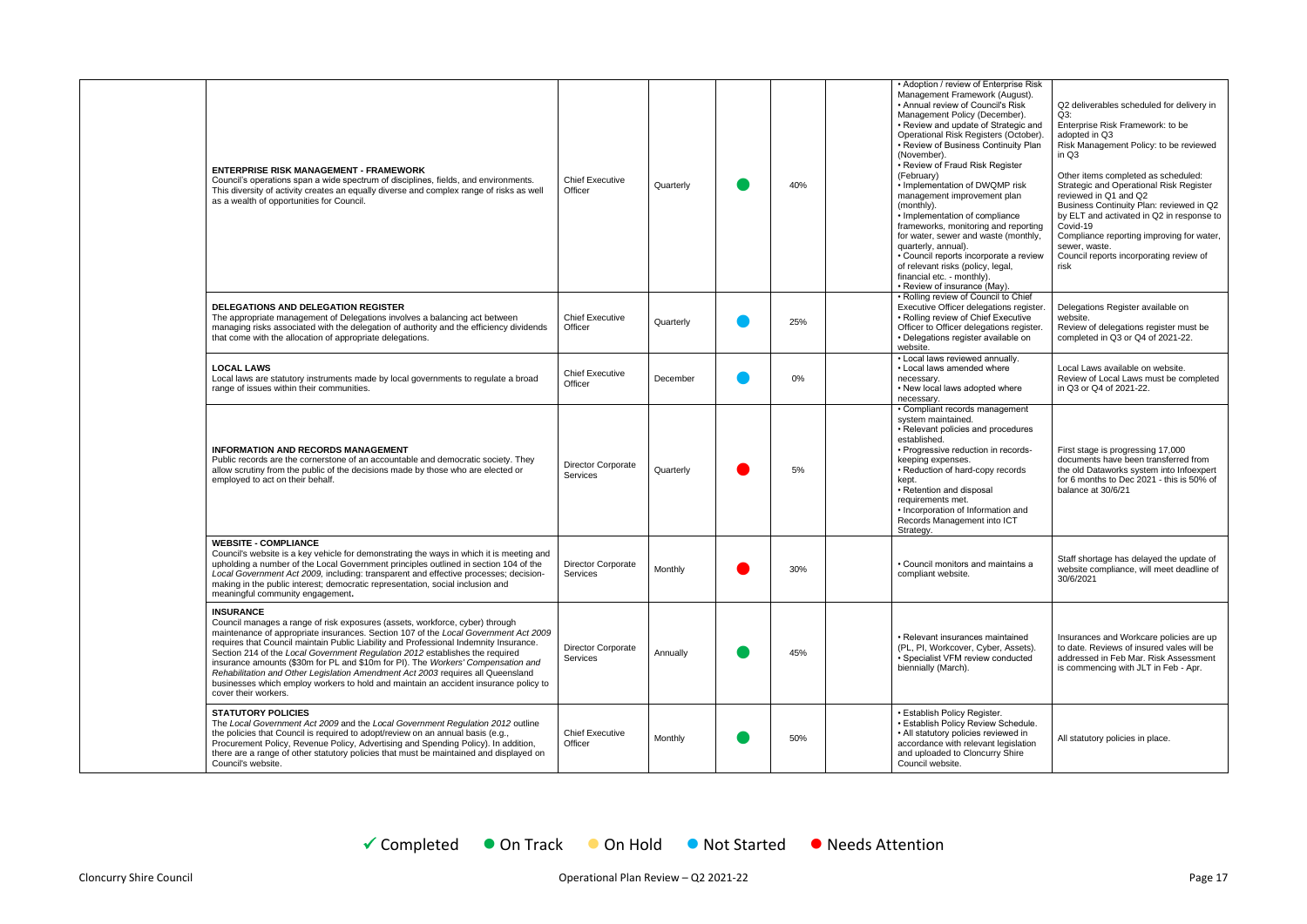|                                                                                                                                                                                                                       | <b>ADMINISTRATIVE POLICIES</b><br>Outside of the obligatory statutory policies required by the Local Government Act 2009<br>and the Local Government Regulation 2012, Council has a wide range of policies that<br>govern the internal administration of Council operations. To ensure these remain<br>relevant to current operations and reflect legislation requirements, it is important that<br>these policies are subject to periodic review.                                                                                                                                                                                                        | Director Corporate<br>Services                       | Monthly   | 30% | • Establish Policy Register.<br>· Establish Policy Review Schedule.<br>• Provide monthly update in Council<br>meeting reports.                                                                                                                                                                                                                                                                                                                                                                                                                                                                                         | Staff shortage has delayed the policy<br>updates, moving to appointing a<br>contractor to manage these tasks.                                                                                                                                                                                                                                                                                            |
|-----------------------------------------------------------------------------------------------------------------------------------------------------------------------------------------------------------------------|-----------------------------------------------------------------------------------------------------------------------------------------------------------------------------------------------------------------------------------------------------------------------------------------------------------------------------------------------------------------------------------------------------------------------------------------------------------------------------------------------------------------------------------------------------------------------------------------------------------------------------------------------------------|------------------------------------------------------|-----------|-----|------------------------------------------------------------------------------------------------------------------------------------------------------------------------------------------------------------------------------------------------------------------------------------------------------------------------------------------------------------------------------------------------------------------------------------------------------------------------------------------------------------------------------------------------------------------------------------------------------------------------|----------------------------------------------------------------------------------------------------------------------------------------------------------------------------------------------------------------------------------------------------------------------------------------------------------------------------------------------------------------------------------------------------------|
|                                                                                                                                                                                                                       | <b>COMPLAINTS MANAGEMENT</b><br>Council has a range of responsibilities in relation to maintaining the required<br>frameworks for handling, managing, and publishing details of complaints                                                                                                                                                                                                                                                                                                                                                                                                                                                                | <b>Chief Executive</b><br>Officer                    | Annually  | 50% | Compliant management of the<br>following:<br>• Administrative Action Complaints<br>• Councillor conduct or performance<br>complaints<br>• Competitive neutrality complaints                                                                                                                                                                                                                                                                                                                                                                                                                                            | Compliant                                                                                                                                                                                                                                                                                                                                                                                                |
|                                                                                                                                                                                                                       | <b>RIGHT TO INFORMATION</b><br>Right to Information is the Queensland Government's approach and commitment to<br>provide access to information unless it is contrary to the public interest to provide that<br>information. Right to Information aims to:<br>- Make more information available;<br>- Provide equal access to information across all sectors of the community<br>- Provide appropriate protection for individuals' privacy.                                                                                                                                                                                                                | <b>Chief Executive</b><br>Officer                    | Annually  | 25% | • External audits by QLD<br>Ombudsman and internal audits using<br>relevant checklists (such as those<br>provided by DILGP) demonstrate<br>compliance;<br>• Council meets all compliance<br>requirements related to the RTI Act,<br>PID Act and IP Act                                                                                                                                                                                                                                                                                                                                                                 | No issues, non-compliances to report                                                                                                                                                                                                                                                                                                                                                                     |
|                                                                                                                                                                                                                       | <b>ROAD HIERARCHY POLICY</b><br>The adoption of a Road Hierarchy Policy allows Council to consolidate various<br>data/information in a way that satisfies various road-related regulations. It is also an<br>appropriate document for outlining the service levels that Council intends to provide for<br>different categories of road.<br>Section 73 Local Government Act 2009 requires that Councils "categorise roads"<br>according to the "surface of the roads".<br>Section 74 Local Government Act 2009 requires that Council must prepare a map of<br>every road; and a register that shows the category of every road.                            | Director<br>Infrastructure and<br>Environment        | November  | 50% | • Council budgets for and completes<br>a full review of its road mapping,<br>ensuring alignment of data in the<br>asset register, the MARS portal and<br>any other relevant system.<br>• Council develops a Road Hierarchy<br>Policy that a) satisfies Local<br>Government Act 2009 and Local<br><b>Government Regulation 2012</b><br>regulatory requirements; b)<br>incorporates relevant information/data<br>from the NWQRRTG (e.g.<br>identification of LRRS roads,<br>Statement of Intentions for road<br>network etc.); and c) defines generic<br>service levels in relation to different<br>categories of roads. | Road Hierarchy information is contained<br>within the Asset Management Plan<br>(transport). Formal policy yet to be<br>reviewed/adopted.                                                                                                                                                                                                                                                                 |
|                                                                                                                                                                                                                       | <b>WEBSITE COMPLIANCE</b><br>The various Acts, Regulations and Guidelines that outline Council's responsibility in<br>relation to water, sewer and waste management include requirements related to<br>publishing certain materials on Council's website.                                                                                                                                                                                                                                                                                                                                                                                                 | <b>Director</b><br>Infrastructure and<br>Environment | Quarterly | 50% | • Develop a website compliance<br>checklist for water, sewer and waste<br>and review quarterly for compliance<br>(e.g., meeting publishing<br>requirements for the DWQMP and<br>associated reports, publishing the<br>Waste Reduction and Recycling Plan,<br>publishing Council's Customer<br>Service Standards for water and<br>sewer operations etc.);                                                                                                                                                                                                                                                               | DWQMP updates online.<br>SWIM data online.<br>Key waste management documents to be<br>uploaded.                                                                                                                                                                                                                                                                                                          |
|                                                                                                                                                                                                                       | <b>ENVIRONMENTAL HEALTH OFFICER INSPECTIONS</b><br>EHOs are tasked with ensuring that all retail food businesses meet their legislative<br>obligations and that all food products sold and consumed are correctly labelled and<br>safe to eat, including through the conduct of inspections and investigations.                                                                                                                                                                                                                                                                                                                                           | Manager Planning<br>and Environment                  | Annually  | 50% | • Annual EHO inspection completed<br>• Food licences provided to all<br>businesses who met EHO compliance                                                                                                                                                                                                                                                                                                                                                                                                                                                                                                              | No EHO on staff, readvertised position                                                                                                                                                                                                                                                                                                                                                                   |
| HR & WHS systems and<br>processes drive a culture of<br>safety, compliance,<br>performance, and<br>accountability.<br>Council's focus on training<br>and development drives a<br>culture of continual<br>improvement. | <b>ORGANISATIONAL CULTURE - LEARNING &amp; DEVELOPMENT</b><br>"Council enables and empowers its workforce"<br>Section 13 of the Local Government Act 2009 identifies the responsibilities of local<br>government employees. These include the responsibility to implement the policies and<br>priorities of the local government in a way that promote the effective, efficient, and<br>economical management of public resources; excellence in service delivery; and<br>continual improvement. To drive these outcomes, it is important that Council's<br>onboarding and training/education programs enable and empower staff to do their jobs<br>well. | <b>Chief Executive</b><br>Officer                    | Quarterly | 50% | • Council reviews and improves its<br>onboarding process for new staff:<br>implementation of LMS system (July)<br>• Development (October) and<br>implementation (rolling) of training<br>and development plan across the<br>organisation that enables and<br>empowers staff to continually improve<br>in the delivery of local government<br>services.                                                                                                                                                                                                                                                                 | LMS system implemented: monthly<br>reporting provided on<br>utilisation/completion rates;<br>No formal Training and Development Plan<br>in place as yet due to lack of success in<br>recruiting for the Learning & Development<br>Officer role. Training to date remains<br>focused on key areas of organisational<br>need: Stakeholder Engagement, GIS,<br>project management, asset management<br>etc. |